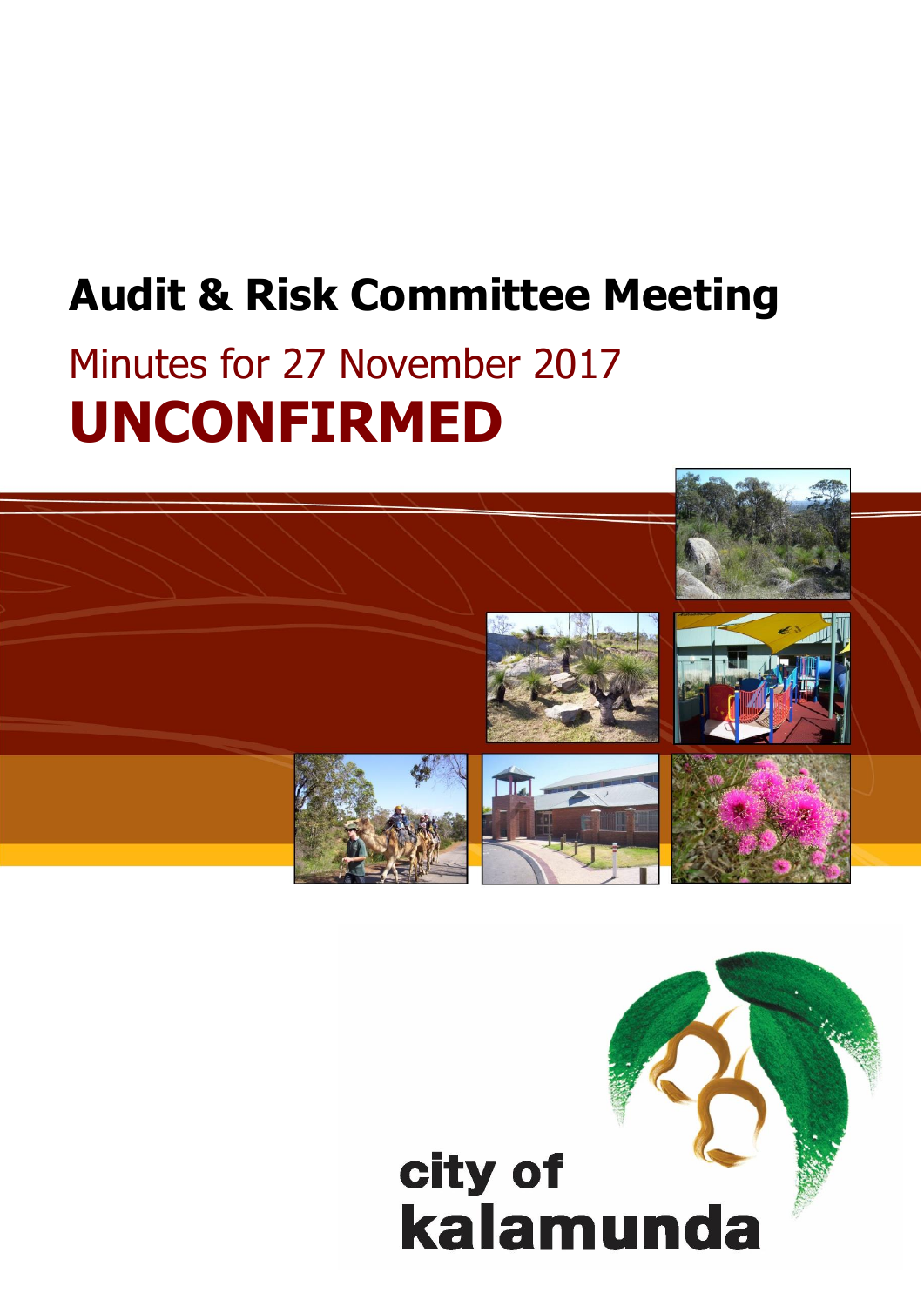## **INDEX**

| 1.0  |                                                                   |  |
|------|-------------------------------------------------------------------|--|
| 2.0  | ATTENDANCE, APOLOGIES AND LEAVE OF ABSENCE PREVIOUSLY APPROVED3   |  |
| 3.0  |                                                                   |  |
| 4.0  |                                                                   |  |
| 5.0  |                                                                   |  |
| 6.0  | ANNOUNCEMENTS BY THE PRESIDING MEMBER WITHOUT DISCUSSION  4       |  |
| 7.0  |                                                                   |  |
| 8.0  |                                                                   |  |
| 9.0  |                                                                   |  |
|      | 10.<br>11.<br>12.<br>13.                                          |  |
| 10.0 |                                                                   |  |
| 11.0 |                                                                   |  |
| 12.0 | QUESTIONS BY MEMBERS OF WHICH DUE NOTICE HAS BEEN GIVEN 25        |  |
| 13.0 | URGENT BUSINESS APPROVED BY THE PRESIDING MEMBER OR BY DECISION25 |  |
| 14.0 |                                                                   |  |
| 15.0 |                                                                   |  |
| 16.0 |                                                                   |  |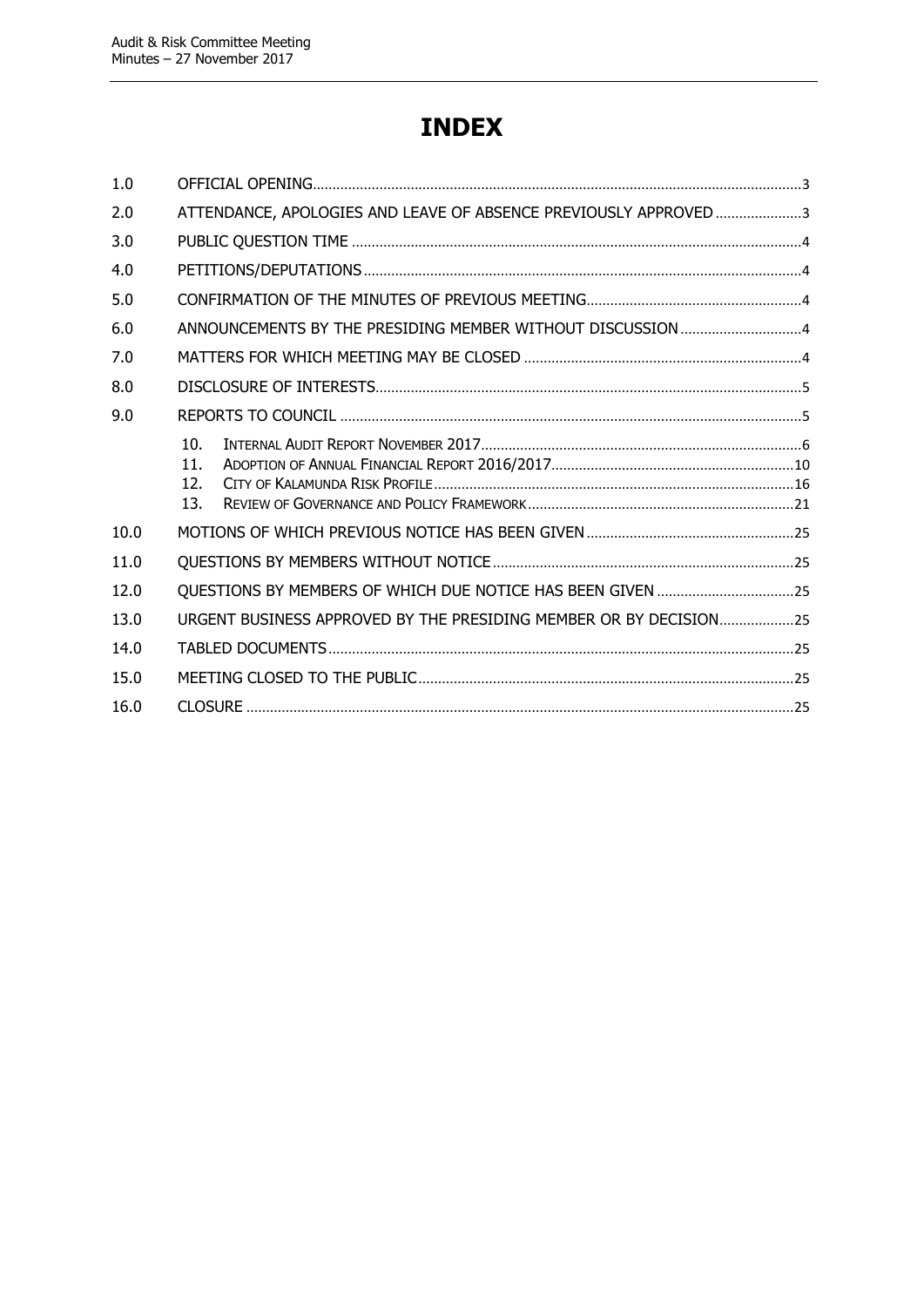### **MINUTES**

#### <span id="page-2-0"></span>**1.0 OFFICIAL OPENING**

The Presiding Member opened the meeting at 6:03pm and welcomed Councillors, Staff and Members of the Public.

#### <span id="page-2-1"></span>**2.0 ATTENDANCE, APOLOGIES AND LEAVE OF ABSENCE PREVIOUSLY APPROVED**

#### 2.1 **Attendance**

#### **Councillors**

Margaret Thomas

John Giardina (Mayor) South East Ward Geoff Stallard South East Ward Lesley Boyd **South West Ward** Allan Morton **South West Ward** Brooke O'Donnell **South West Ward** David Almond North West Ward Sara Lohmeyer North West Ward Dylan O'Connor North West Ward Cameron Blair North Ward Tracy Destree (Presiding Member) North Ward<br>Margaret Thomas (Presiding Member) North Ward

#### **Members of Staff**

| Rhonda Hardy   | <b>Chief Executive Officer</b>                          |
|----------------|---------------------------------------------------------|
| Dennis Blair   | <b>Director Asset Services</b>                          |
| Gary Ticehurst | Director Corporate & Community Services                 |
| Rajesh Malde   | Manager Financial & Risk Services                       |
| Simon Di Rosso | General Counsel & Executive Advisor, Governance & Legal |
| Nicole O'Neill | Manager Customer & Public Relations                     |
| Kristy Lisle   | Executive Research Officer Governance & Legal Services  |
|                |                                                         |

|     | <b>Members of the Public</b>         | 3               |
|-----|--------------------------------------|-----------------|
|     | <b>Members of the Press</b>          | 0               |
| 2.2 | <b>Apologies</b>                     |                 |
|     | <b>Councillors</b><br>Michael Fernie | South East Ward |
|     | <b>Members of Staff</b>              |                 |

Natalie Martin Goode **Director Development Services** 

#### 2.3 **Leave of Absence Previously Approved**

Nil.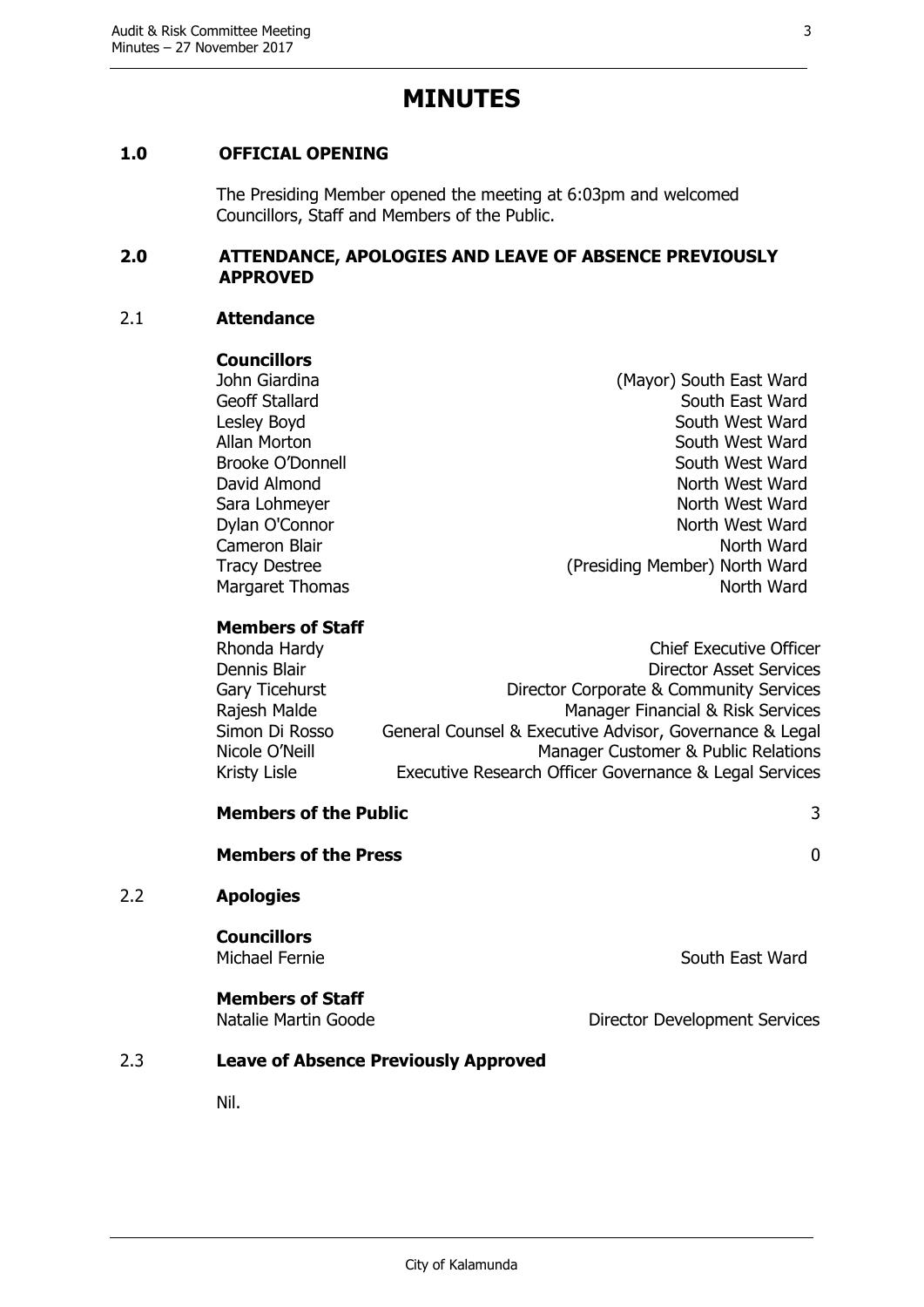#### <span id="page-3-0"></span>**3.0 PUBLIC QUESTION TIME**

A period of not less than 15 minutes is provided to allow questions from the gallery on matters relating to the functions of this Committee. For the purposes of Minuting, these questions and answers are summarised.

#### 3.1 Mr John Flahive, 4 Laurena Place, Maida Vale

- Q1. Why is there a systemic avoidance of the legislation, namely the Dog Act by the Council?
- Q2. If there is a prescribed form, such as 38.2, why has the form not been applied as it should be, and as required under the law? Policy does not override Law.
- A1. These questions were taken on notice.

#### <span id="page-3-1"></span>**4.0 PETITIONS/DEPUTATIONS**

4.1 Nil.

#### <span id="page-3-2"></span>**5.0 CONFIRMATION OF THE MINUTES OF PREVIOUS MEETING**

5.1 That the Minutes of the Audit & Risk Committee Meeting held on 18 September 2017, as published and circulated, are confirmed as a true and accurate record of the proceedings.

| Moved: |  |  | <b>Cr Geoff Stallard</b> |
|--------|--|--|--------------------------|
|--------|--|--|--------------------------|

Seconded: **Cr Sara Lohmeyer**

Vote: **CARRIED UNANIMOUSLY (11/0)**

#### <span id="page-3-3"></span>**6.0 ANNOUNCEMENTS BY THE PRESIDING MEMBER WITHOUT DISCUSSION**

- 6.1 Crowe & Howarth have been appointed as the City's Internal Auditor with a two year plus one optional contract term.
- 6.2 The Office of Auditor General will be taking responsibility for external audits across all local governments from July 2018. They are currently working with local governments to complete these changes and it is likely that the services will be contracted out. The confirmation of these details is yet to come.

#### <span id="page-3-4"></span>**7.0 MATTERS FOR WHICH MEETING MAY BE CLOSED**

7.1 Nil.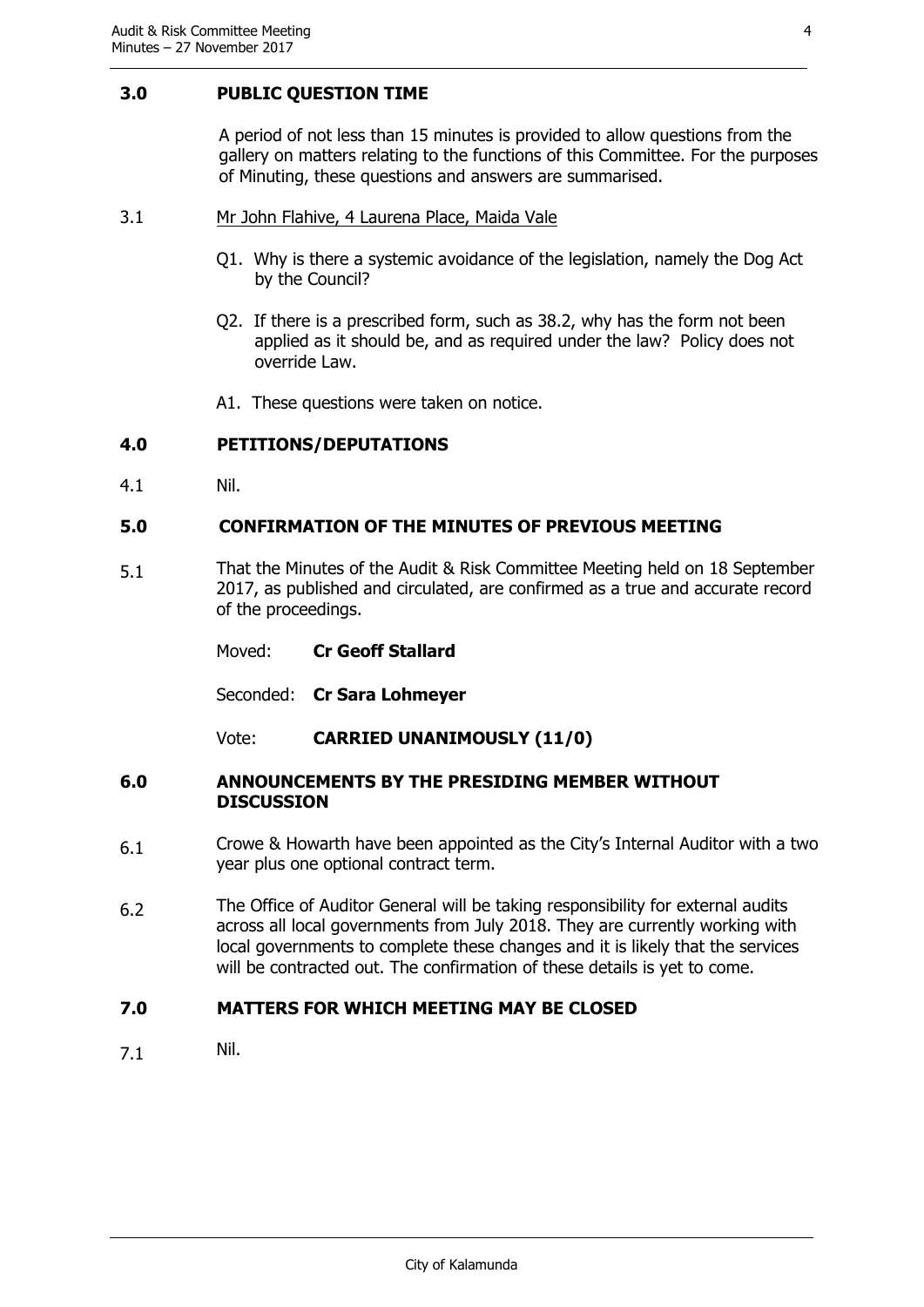#### <span id="page-4-0"></span>**8.0 DISCLOSURE OF INTERESTS**

#### 8.1 **Disclosure of Financial and Proximity Interests**

- a. Members must disclose the nature of their interest in matters to be discussed at the meeting. (Section 5.65 of the *Local Government Act* 1995.)
- b. Employees must disclose the nature of their interest in reports or advice when giving the report or advice to the meeting. (Section 5.70 of the Local Government Act 1995.)
- 8.1.1 Nil.

#### 8.2 **Disclosure of Interest Affecting Impartiality**

- a. Members and staff must disclose their interest in matters to be discussed at the meeting in respect of which the member or employee had given or will give advice.
- 8.2.1 Nil.

#### <span id="page-4-1"></span>**9.0 REPORTS TO COUNCIL**

Please Note: declaration of financial/conflict of interests to be recorded prior to dealing with each item.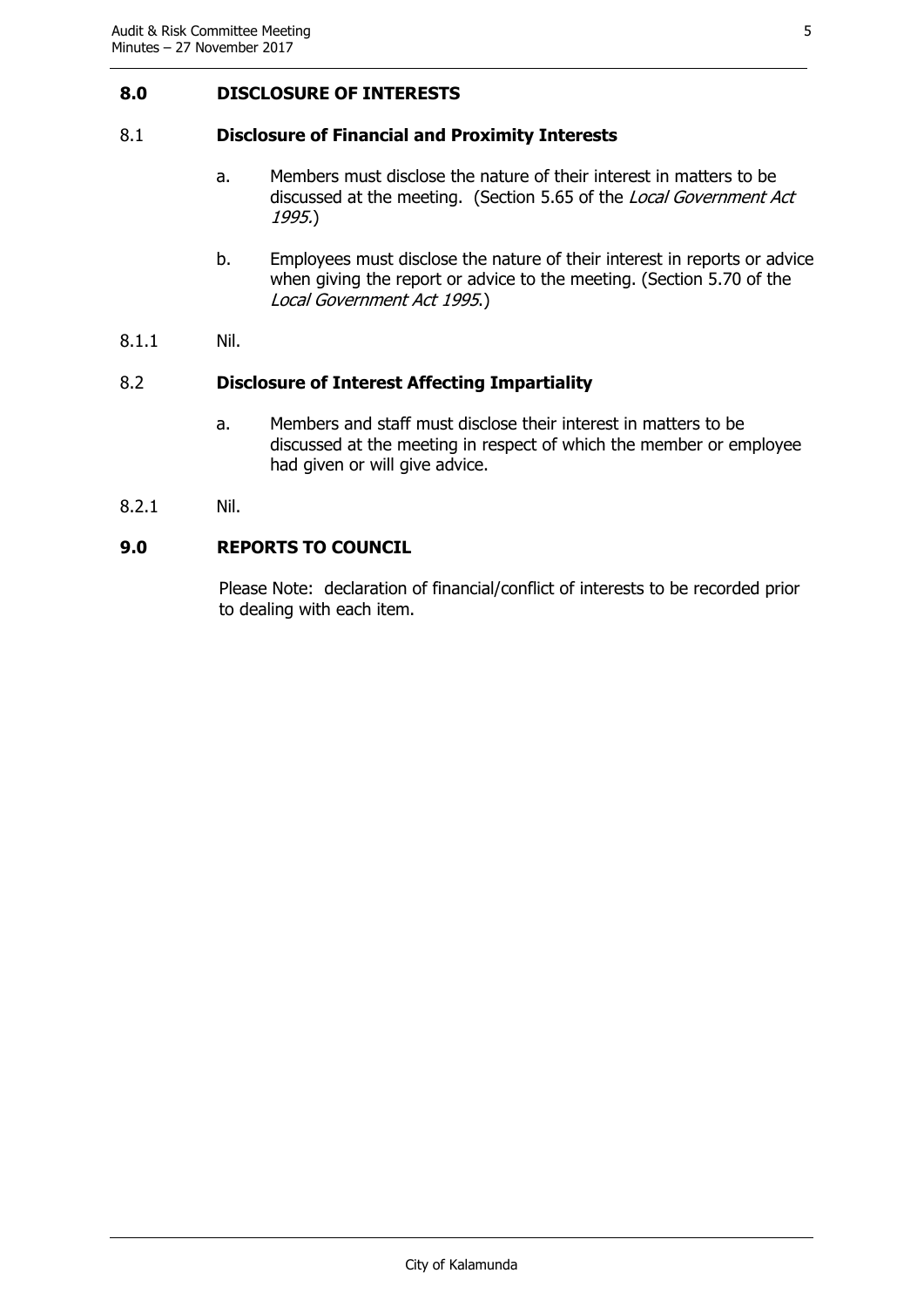**Declaration of financial / conflict of interests to be recorded prior to dealing with each item.**

#### <span id="page-5-0"></span>**10. Internal Audit Report November 2017**

| Previous Items<br>Responsible Officer<br>Service Area<br>File Reference | Director Corporate and Community Services<br><b>Internal Audit</b> |
|-------------------------------------------------------------------------|--------------------------------------------------------------------|
| Applicant                                                               | Nil                                                                |
| Owner                                                                   | Nil                                                                |
|                                                                         |                                                                    |
| Attachment 1                                                            | Internal Audit Report - Reserve Funds - New                        |
|                                                                         | <b>Industrial Land Contributions</b>                               |
| <b>Attachment 2</b>                                                     | Internal Audit Report - Inventory                                  |
| <b>Attachment 3</b>                                                     | Internal Audit Report - Legislative Compliance                     |
|                                                                         | <b>Employee Training</b>                                           |
| <b>Attachment 4</b>                                                     | Internal Audit Report - Risk Management -                          |
|                                                                         | Managing and Assessing Risk                                        |
| <b>Attachment 5</b>                                                     | Internal Audit Report - Novated Leases                             |
| <b>Attachment 6</b>                                                     | Internal Audit Report - New Fees - Cat Act                         |
| <b>Attachment 7</b>                                                     | <b>Audit Risk Register</b>                                         |
|                                                                         |                                                                    |

#### **EXECUTIVE SUMMARY**

- 1. The purpose of this report is to provide Council with the findings and recommendations arising from the recently completed Internal Audit review for the 2016/2017 Financial Year.
- 2. The Internal Audit was completed in accordance with the provisions of the Local Government Act 1995, associated regulations, Australian Accounting Standards.
- 3. The Internal Audit did not identify any material control weaknesses or deficiencies within the review.
- 4. It is recommended that Council receives the Internal Audit Report.

#### **BACKGROUND**

- 5. Internal Audit focuses on:
	- Compliance with the Local Government Act and associated regulations
	- Compliance with Australian Accounting Standards
	- Assessment of accounting procedures
	- Assessment of internal controls
	- Assessment of risk
	- Compliance with Council policies
- 6. Audit Findings and the associated management responses are reported and monitored through the Audit Risk Register to ensure that matters identified are addressed in a satisfactory and timely manner.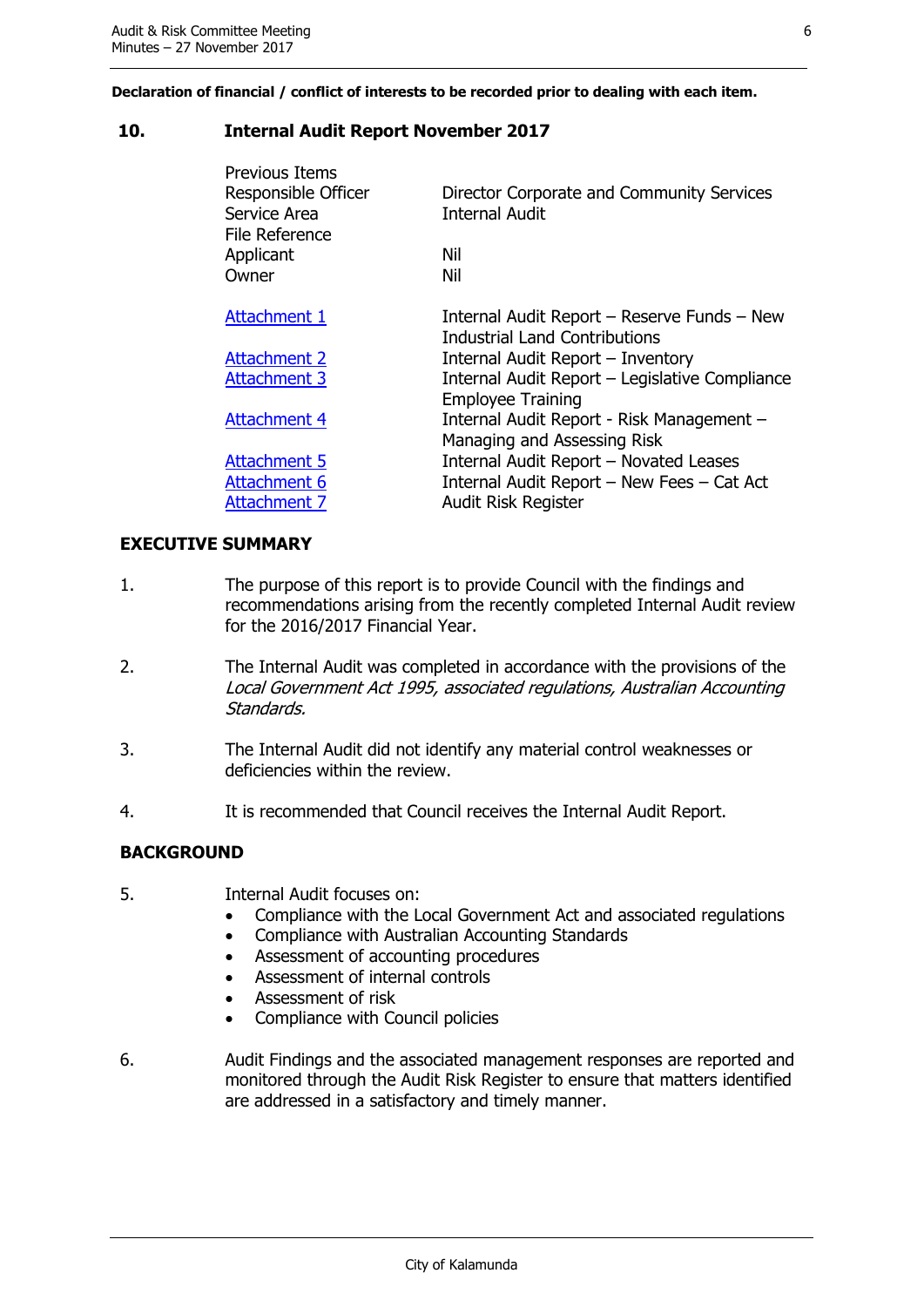### **DETAILS**

7. During the month of June 2017, the following Internal Audit work was undertaken:

**Review – Reserve Funds – New Industrial Land Contributions** Ensured that developer's contributions are held separately in a restricted reserve to be used for the acquisition of land for development of roads, drainage infrastructure and other expenditure specifically for the DCA.

#### 8. **Review of Inventory**

Reviewed the effectiveness of year end stock takes for inventory items.

- 9. **Review Employee Training – legislative compliance** Reviewed adequacy of staff training with regard to new legislative training.
- 10. **Review adequacy of the management and assessment of risk** Ensured that risk assessments are undertaken and key findings are incorporated into the Internal Auditors Report.

#### 11. **Review of Novated Leasing**

Reviewed the management of Novated leases.

12. **Review of New Fees – Cat Act** Reviewed the management procedures for the Cat Owners Register.

#### **STATUTORY AND LEGAL CONSIDERATIONS**

13. Local Government Act 1995 Local Government (Financial Management) Regulations 1996 Local Government (Functions and General) Regulations 1996

#### **POLICY CONSIDERATIONS**

14. Nil.

#### **COMMUNITY ENGAGEMENT REQUIREMENTS**

#### **Internal Referrals**

15. Internal Audit findings were discussed with relevant business unit managers.

#### **External Referrals**

16. Nil.

#### **FINANCIAL CONSIDERATIONS**

17. The monitoring and review of internal controls within the Internal Audit program will reduce the risk and likely exposure of potential loss to the City.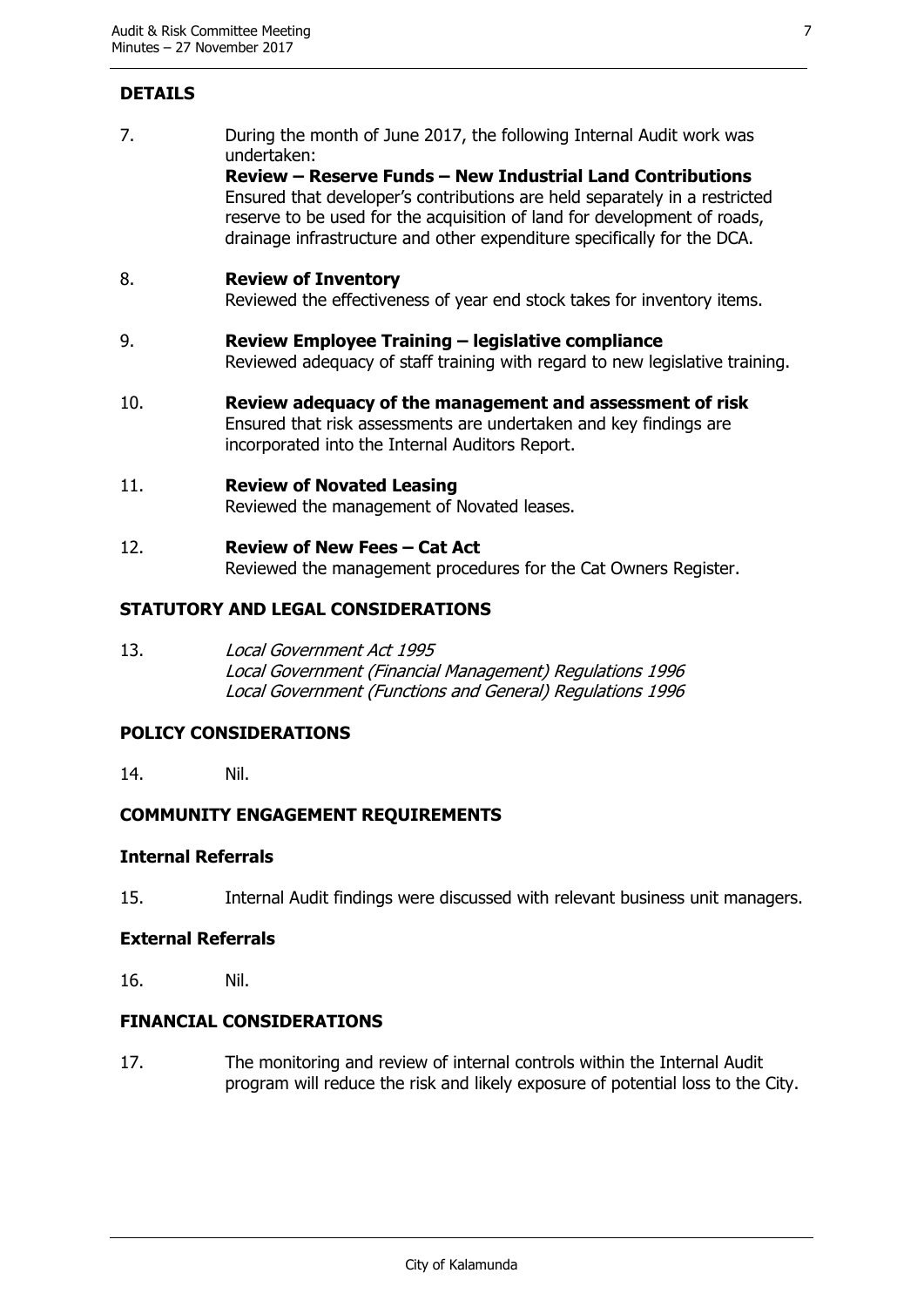#### **STRATEGIC COMMUNITY PLAN**

#### **Strategic Planning Alignment**

18. Kalamunda Advancing: Strategic Community Plan to 2027

OBJECTIVE 4.1: To provide leadership through transparent governance.

Strategy 4.1.1 Provide good governance

#### **SUSTAINABILITY**

#### **Social Implications**

19. Nil.

#### **Economic Implications**

20. Nil.

#### **Environmental Implications**

21. Nil.

#### **RISK MANAGEMENT CONSIDERATIONS**

| 22. | deficiencies.                                                | <b>Risk:</b> Internal Audit fails to identify material non-compliance or control |        |  |
|-----|--------------------------------------------------------------|----------------------------------------------------------------------------------|--------|--|
|     | <b>Likelihood</b>                                            | <b>Consequence</b>                                                               | Rating |  |
|     | Unlikely                                                     | Moderate                                                                         | Low    |  |
|     | <b>Action/ Strategy</b>                                      |                                                                                  |        |  |
|     | Internal Audit Plan developed and reviewed annually.         |                                                                                  |        |  |
|     | Internal Audit working papers reviewed by External Auditors. |                                                                                  |        |  |

#### **OFFICER COMMENT**

- 23. The Internal Audit was completed in accordance with the provisions of the Local Government Act 1995, associated regulations, Australian Accounting Standards.
- 24. The Internal Audit did not identify any material control weaknesses or deficiencies within the review.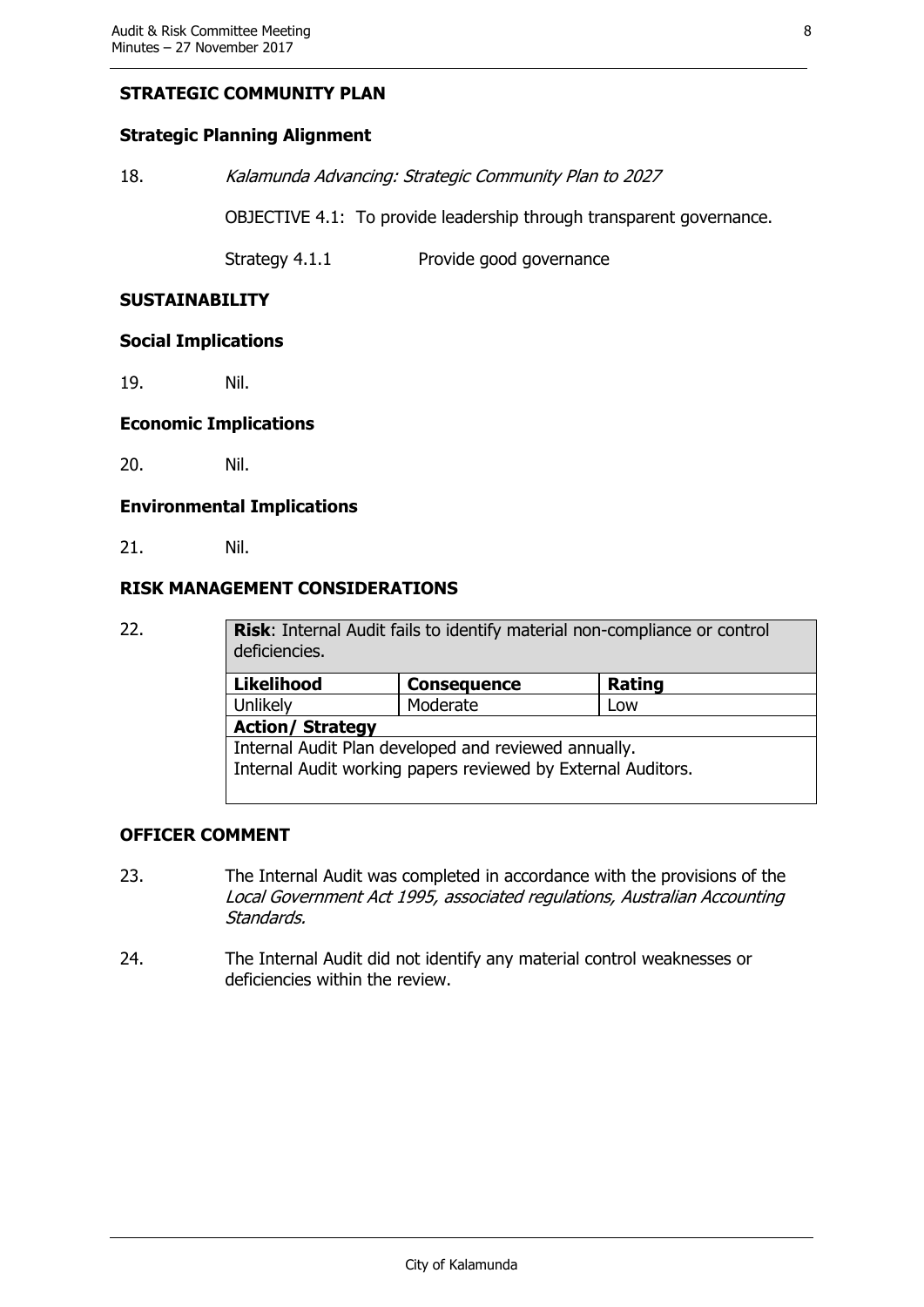#### **Voting Requirements: Simple Majority**

#### **OFFICER RECOMMENDATION (A&R 10 /2017)**

That Council:

- 1. Receives the Internal Audit Report.
- 2. Notes the recommendations contained within the Audit Report (Attachments 1 to 7)
- Moved: **Cr John Giardina**
- Seconded: **Cr Margaret Thomas**

Vote: **CARRIED UNANIMOUSLY (11/0)**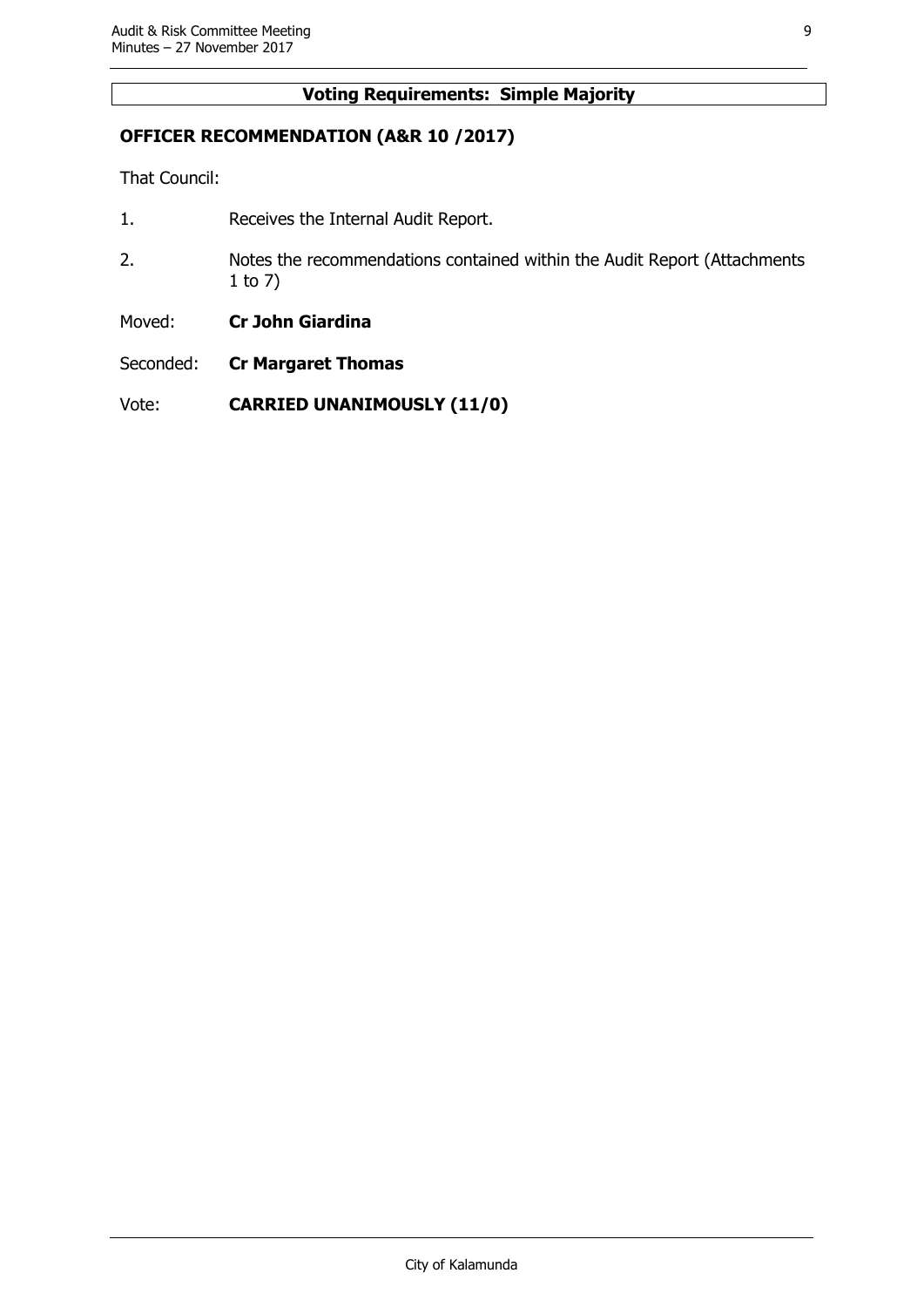**Declaration of financial / conflict of interests to be recorded prior to dealing with each item.**

#### <span id="page-9-0"></span>**11. Adoption of Annual Financial Report 2016/2017**

| Previous Items<br>Responsible Officer<br>Service Area<br>File Reference<br>Applicant<br>Owner                                                                                                                                                                      | <b>Chief Executive Officer</b><br>Office of the Chief Executive Officer<br>N/A<br>N/A |
|--------------------------------------------------------------------------------------------------------------------------------------------------------------------------------------------------------------------------------------------------------------------|---------------------------------------------------------------------------------------|
| <b>Attachment 1</b>                                                                                                                                                                                                                                                | 2016/2017 Annual Financial Report                                                     |
| Confidential Attachment 2<br>Reason for Confidentiality<br>Local Government Act 1995<br>$55.23$ (2) (c) – "a contract<br>entered into, or which may<br>be entered into, by the local<br>government which relates to<br>a matter to be discussed at<br>the meeting. | <b>Audit Findings Report</b>                                                          |
| <b>Attachment 3</b>                                                                                                                                                                                                                                                | Local Government Operational Guidelines -<br>Financial Ratios No 18.                  |

#### **EXECUTIVE SUMMARY**

- 1. The purpose of this report is to provide Council with the Audited Financial Report for the 2016/2017 Financial Year (The Report - Attachment 1) together with the issues raised by the Auditor in the Audit Findings Report (Attachment 2).
- 2. The Audit of the Financial Report was undertaken by Grant Thornton (GT) who completed an audit of the report for the financial year ending 30 June 2017. The Audit did not identify any material adverse findings affecting the City's operations.
- 3. In accordance with legislation, it is a requirement for the City to provide a copy of the Annual Financial Report to the Department of Local Government and Communities within 30 days of the receipt of the Auditors report. The report was submitted to the Department on 30 October.
- 4. It is recommended that Council accepts the 2016/17 Annual Financial Report. (Attachment 1).

#### **BACKGROUND**

5. Section 6.4 (1) of the Local Government Act 1995 (The Act) requires a local government to prepare an Annual Financial Report for each financial year and details what the Annual Financial Report is to contain.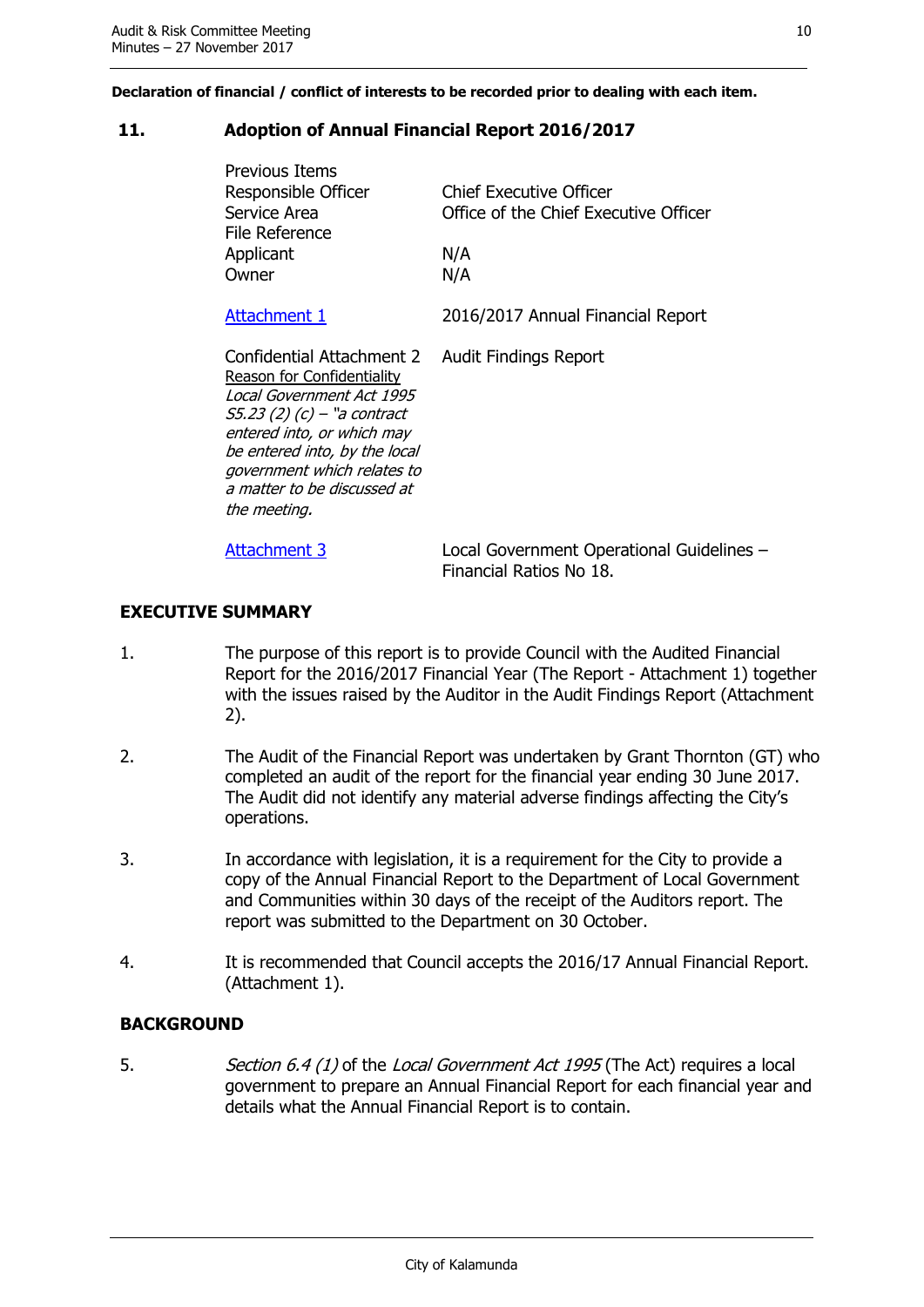- 6. Section 6.4 (2) of the Act requires a local government to submit by 30 September following each financial year, or as such time as the Minister allows, to its auditor  $-$ 
	- (a) The accounts of the local government, balanced up to the last day of the preceding financial year; and

The annual financial report of the local government for the preceding financial year.

7. Section 7.12A (3) of the Act requires the local government to examine the report of the auditor under section 7.9 (1) and any other report prepared under section 7.9 (3) forwarded to it, and is to  $-$ 

> (a) Determine if any matters raised by the report or reports require action to be taken by the local government; and

Ensure that appropriate action is taken in respect of those matters.

- 8. *Section 7.12A (4)* of the Act requires the City to  $-$ 
	- (a) Prepare a report on any actions under subsection (3) in respect of an audit conducted in respect of a financial year; and
	- (b) Forward a copy of that report to the Minister, by the end of the next financial year, or six months after the last report prepared under section 7.9 is received by the local government, whichever is the latest time.
- 9. The City continues to strengthen its financial position with a surplus of \$3.4 million for the year prior to non-cash adjustments flowing from the revaluation of certain non-current assets. The overall surplus as reported in the Financial Activity Statement amounted to \$5.7 million. The net assets of the City increased moderately to \$360 million.

#### **DETAILS**

10. The 2017 Annual Financial Report is presented for Council's acceptance and compared with the result in 2016.

### **Comprehensive Income Statement**

- In comparison with 2016, revenue increased by 10.6%.
	- The main component was rates which rose by 7% with an increase of the rate in the dollar, rates on new properties and some distortion through rates for 2018 being prepaid in the 2017 financial year.
	- Contributions and reimbursements increased by \$1.2 million due mainly to CELL9 road land acquisitions being reimbursed from the Trust account.
	- Operating grants increased by \$1.9 million mainly due to early receipt of the first quarter of the 2018 road grant.
- Operating expenditure includes a non-cash adjustment of \$4.1 million to depreciation, following an infrastructure depreciation systems realignment.
	- Employment costs were up by \$1.9 million, mainly as a result of redundancies following the withdrawal of the City from providing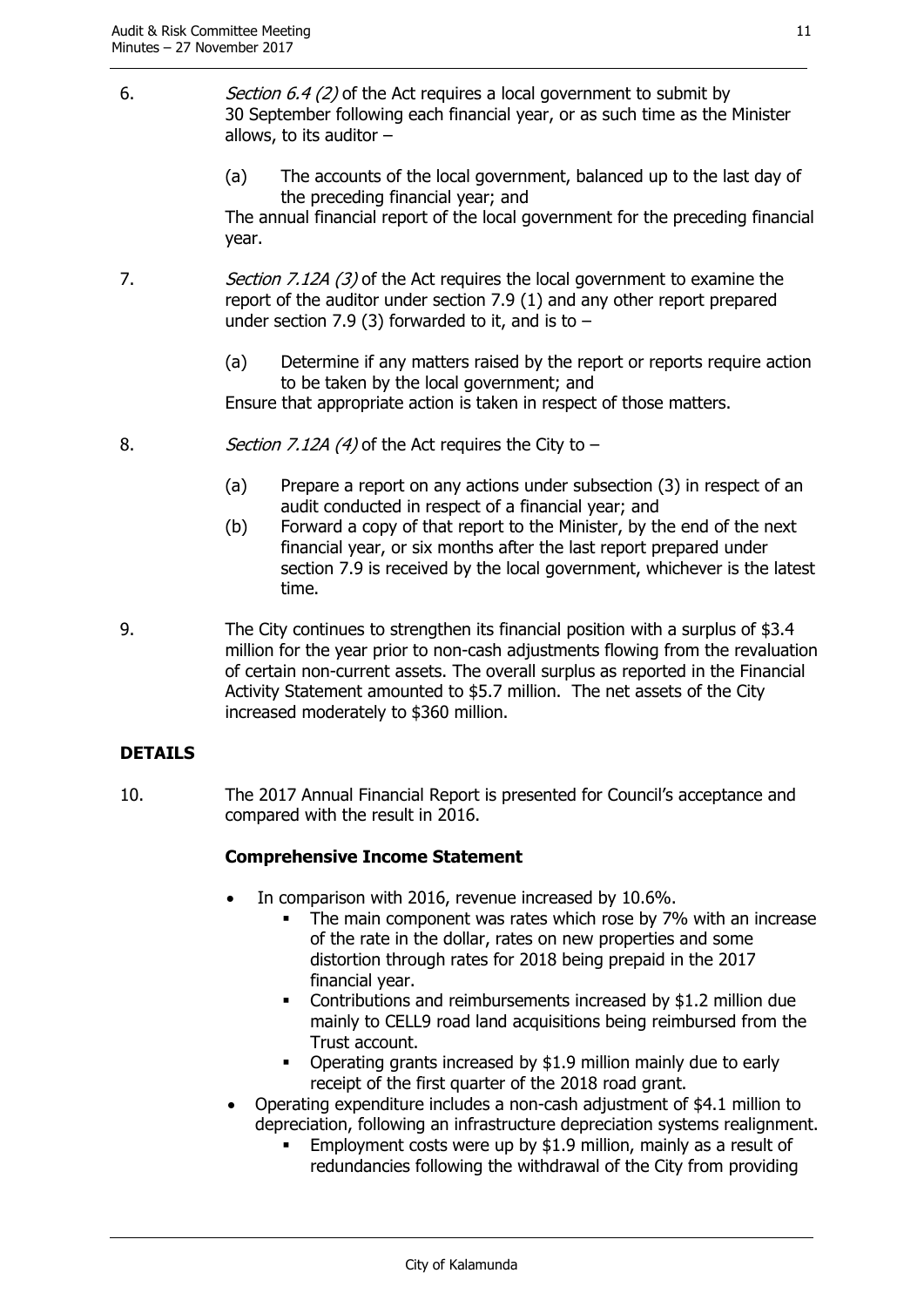HACC services and, following expenditure reclassifications in the Waste Management area from materials and contracts.

- Materials and contracts increased by \$4.9 million due mainly to Forrestfield Industrial Area and Cell 9 expenditure on road land acquisition.
- Non-operating grants decreased by \$2.7 million as 2016 was inflated by grants related to the Hartfield Park redevelopment.
- The loss on sale of fixed assets reduced by \$1.4 million because in 2016 Transperth resumed the Dundas Road reserve for use in the Forrestfield – Airport rail link.
- Developer contributions at \$3 million were similar to the previous year but equity in the EMRC joint venture fell by \$700,000.
- The revaluation of Land and Buildings resulted in a reduction in value of \$2.7 million which was \$2.3 million more than last year's adjustment.

### **Statement of Financial Position**

- Cash increased by \$2 million due mainly to increases in rates and waste income, an increase in unexpended capital works and early receipt of the road grant.
- The value of the investment in the EMRC increased by \$1.3 million.
- Capital Work in Progress of \$1.7 million was shown as a separate asset class this year and comprises construction works on Cell 9 and Forrestfield Industrial area Scheme 1.
- Fixed assets are down \$3.9 million from the previous year mainly due to depreciation and revaluation adjustments.
- Current leave provisions increased by \$300,000 due to an increase in long service leave.
- Borrowings did not change significantly.
- In Equity the retained surplus increased with the net result for the year of \$3.4 million less the revaluation adjustments of \$2.5 million.

### **Statement of Cash Flows**

- Operating Activities produced \$6.9 million as compared to \$7.7 million in 2016.
- A total of \$8 million was invested during the year, \$3.7 million above the amount invested in 2015/2016 mainly due to works in the Forrestfield Industrial Area.
- Developer contributions of \$3 million, similar to last year continued to fund expenditure in the Forrestfield Industrial Area.
- 11. The Auditors (Grant Thornton), conducted the field work in April and August 2017 and issued their report in October 2017. The audit certificate is provided on pages 58/59 of the Annual Financial Report. As noted by the auditors, there were no indications of significant adverse trends in the financial position or financial management practices of the Shire.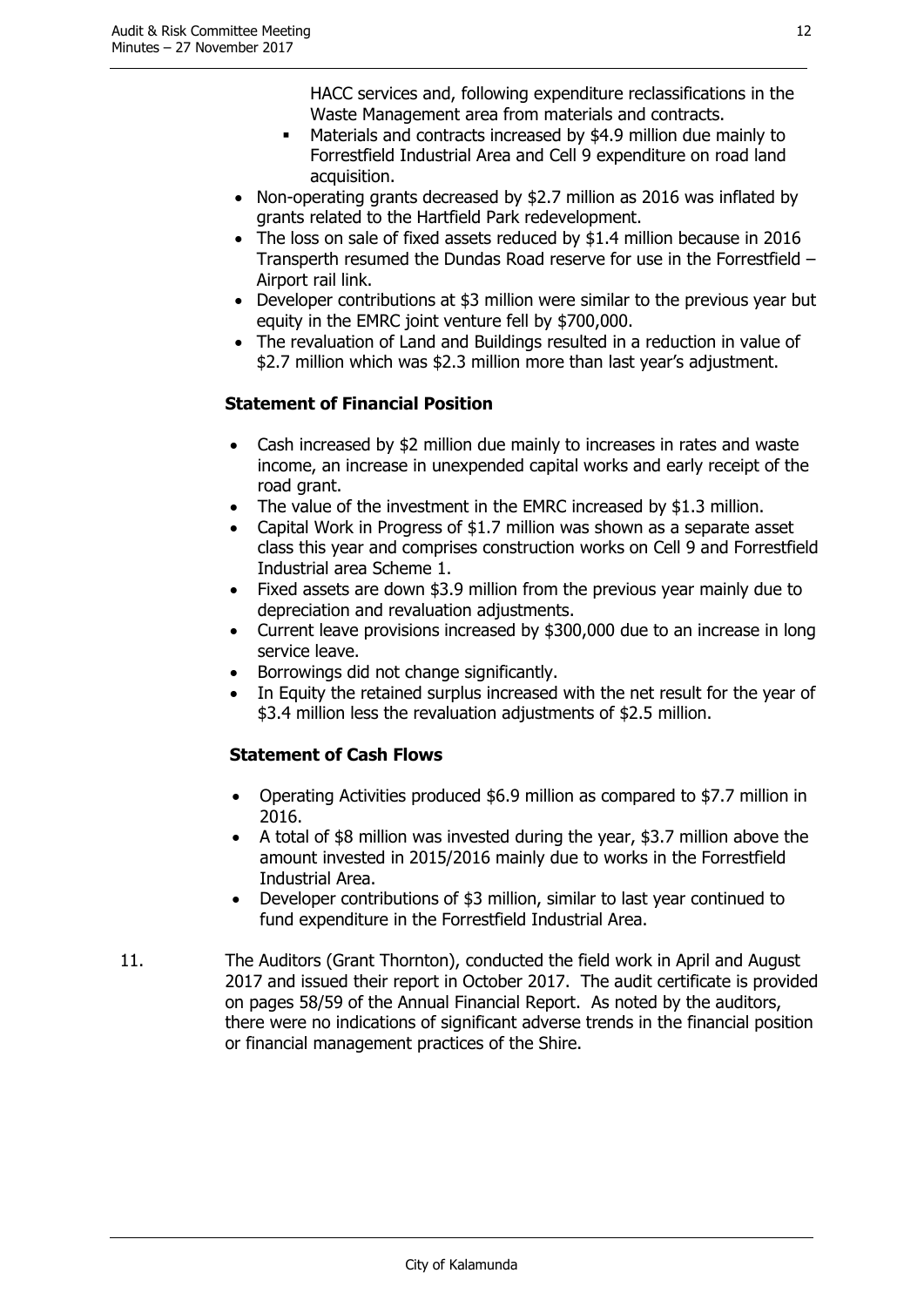- 12. In accordance with standard practice, the Auditors also issued an Audit Findings Report (Attachment 2), which provides commentary on areas of classification of a portion of long service leave between current and noncurrent, caused by utilising a slightly different algorithm in a program supplied by the Shire's previous auditors. Additionally, it commented on part of rates paid in advance, held as a negative debtor, when should have been treated as a creditor. Neither of these items impacted on the equity or surplus of the City and, as classification issues, were not material to the report as a whole.
- 13. The Financial Ratios (Local Government Operational Guidelines Attachment 3) are satisfactory overall with the Current Ratio strengthening markedly from .83 last year to 1.79. The Debt Service Cover Ratio remains very strong reflecting a prudent approach to taking on debt. The Asset Sustainability Ratio has deteriorated from 1.5 to .54 following an increase in Roads depreciation adjusted back over several years. This will recover in the current year. The Operating Surplus Ratio has turned marginally negative as a result of the depreciation adjustment. The Own Source Revenue Coverage Ratio has declined slightly due to the increased depreciation charge but is still strong.
- 14. Reserves have increased by \$600,000 over the year. Major increases are \$500,000 in the Waste Management Reserve, \$640,000 in the Nominated Leave Provisions Reserve, \$440,000 in the Asset Enhancement Reserve and \$760,000 in the Unexpended Capital Works and Specific Purpose Grants Reserve. This is offset largely by a fall of \$2.1 million in the Forrestfield Industrial Scheme Stage 1 Reserve, as capital works are expended in this development.
- 15. The City's reserves will continue to be closely monitored to ensure the long term financial sustainability of the City.

#### **STATUTORY AND LEGAL CONSIDERATIONS**

- 16. Sections 6.4, 7.9, 7.12A of the Local Government Act 1995.
- 17. Regulation 51 of the Local Government (Financial Management) Regulations 1996.

#### **POLICY CONSIDERATIONS**

18. There are no policy implications.

#### **COMMUNITY ENGAGEMENT REQUIREMENTS**

#### **Internal Referrals**

19. The Finance Team worked closely with Auditors and Executive were briefed on the findings associated with the Annual Financial Report 2016/17.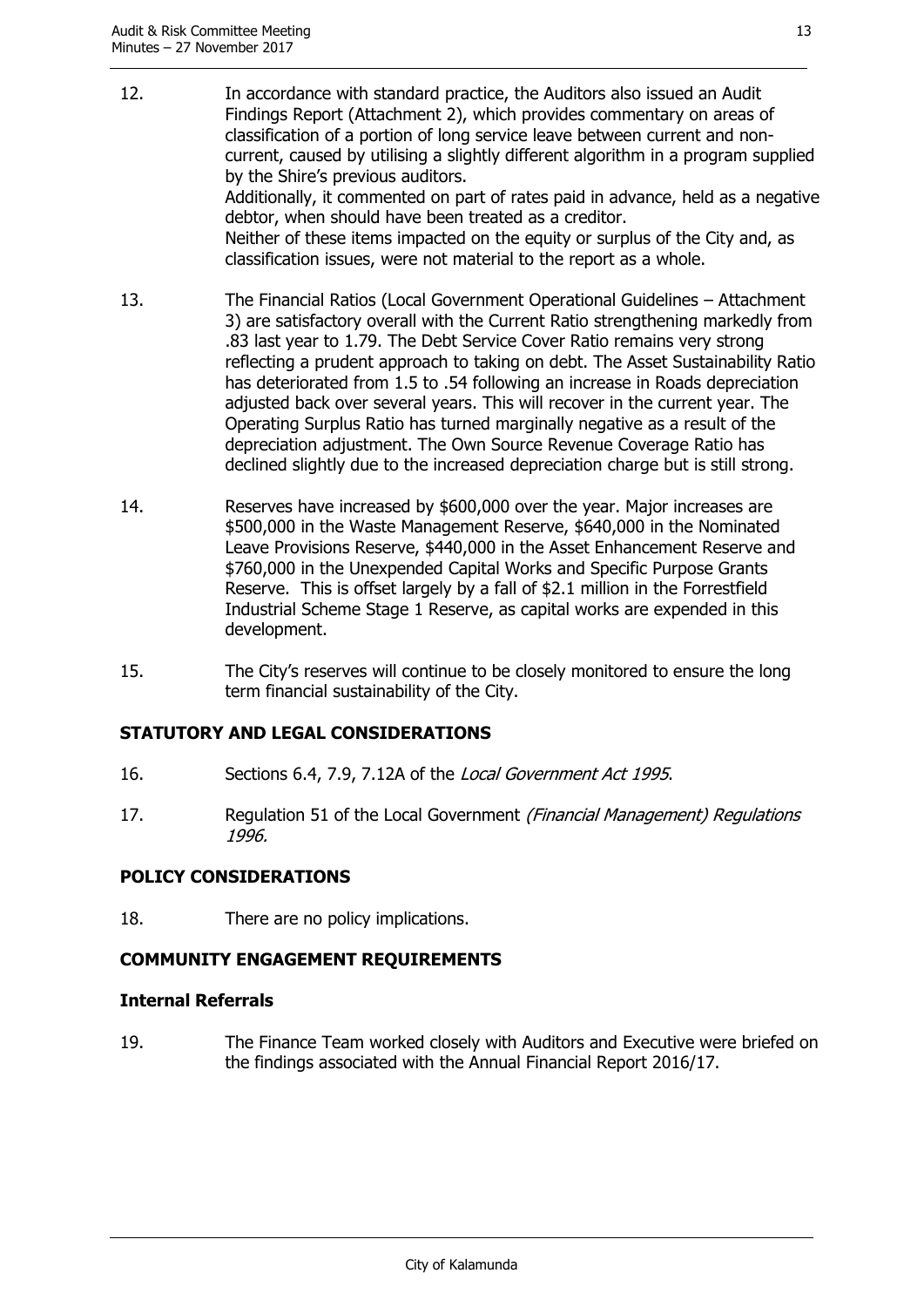#### **External Referrals**

20. Although no community engagement consultation is required in the preparation of the Annual Financial Report, Section 5.55 of the Act requires that the Chief Executive Officer give local public notice of the availability of the Annual Report as soon as practicable following acceptance of the Annual Report by the local government. The Annual Financial Report forms one component of the Annual Report.

#### **FINANCIAL CONSIDERATIONS**

21. The 2017/18 Budget includes provision for the cost of having the accounts and the Annual Financial Report audited by an externally appointed registered auditor. The auditor fees for 2017/2018 are estimated at \$20,000.

#### **STRATEGIC COMMUNITY PLAN**

#### **Strategic Planning Alignment**

22. Kalamunda Advancing: Strategic Community Plan to 2027

OBJECTIVE 4.1: To provide leadership through transparent governance.

Strategy 4.1.1 Provide good governance.

#### **SUSTAINABILITY**

#### **Social Implications**

23. Nil.

#### **Economic Implications**

24. Nil.

#### **Environmental Implications**

25. Nil.

#### **RISK MANAGEMENT CONSIDERATIONS**

26. **Risk**: Audit Certificate is qualified by the external auditor.

| <b>Likelihood</b>                                                                                                                        | <b>Consequence</b> | <b>Rating</b> |
|------------------------------------------------------------------------------------------------------------------------------------------|--------------------|---------------|
| Unlikely                                                                                                                                 | Moderate           | Low           |
| <b>Action/ Strategy</b>                                                                                                                  |                    |               |
| Employ qualified suitably skilled staff.<br>Maintain controls and compliance with policy.<br>Ensure an effective internal audit program. |                    |               |
| Risk: Failure to lodge the Annual Financial Report with the Local<br>Government Department within the required timeframe.                |                    |               |
| <b>Likelihood</b>                                                                                                                        | <b>Consequence</b> | <b>Rating</b> |
| Rare                                                                                                                                     | Moderate           | Low           |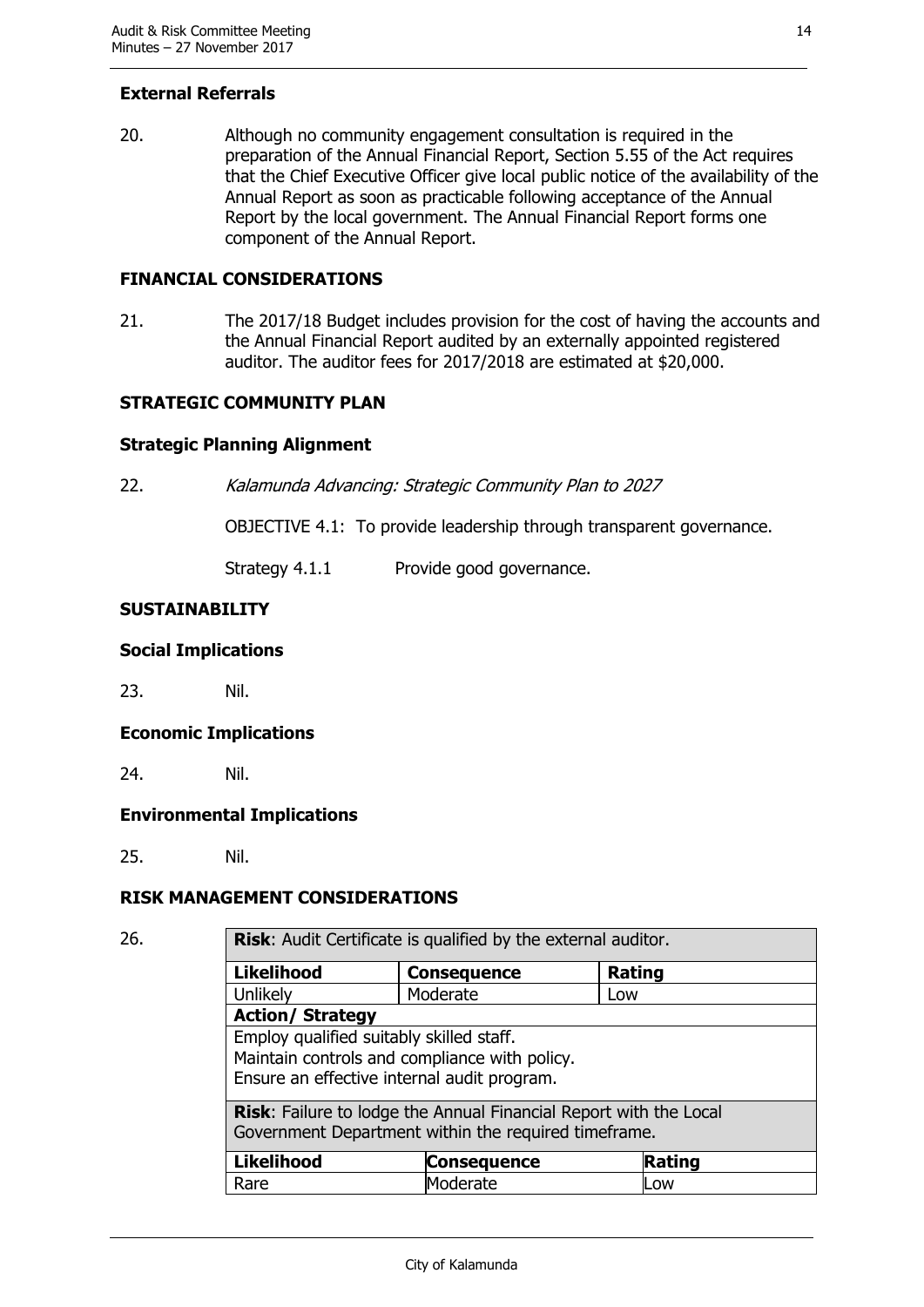#### **Action/ Strategy**

Lodge the report with the Department of Local Government within 30 days of the signing of the auditor's report.

#### **OFFICER COMMENT**

- 27. The 2016/2017 Annual Financial Report includes:
	- Statement by the Chief Executive Officer
	- Statement of Comprehensive Income by Nature and Type
	- Statement of Comprehensive Income by Program
	- Statement on Financial Position
	- Statement of Changes in Equity
	- Statement of Cash Flows.
	- Rate Setting Statement
	- Notes to and forming part of the Financial Report
	- Independent Auditor's Report
	- Supplementary Ratio Information
- 28. The Audit Report did not identify any significant matters of a material nature affecting the City's operations.
- 29. Regulation 51 of the Local Government (Financial Management) Regulations 1996 requires the Chief Executive Officer to provide a copy of the Annual Financial Report to the Department of Local Government & Communities within 30 days of the receipt by the auditor's report on that financial report. The report signed on 13 October 2017 was provided to the Department on 30 October 2017.

#### **Voting Requirements: Simple Majority**

#### **OFFICER RECOMMENDATION (A&R 11/2017)**

That Council:

1. Pursuant to Section 6.4 of the Local Government Act 1995, accepts the 2016/2017 Annual Financial Report (Attachment 1).

Moved: **Cr Geoff Stallard**

- Seconded: **Cr Dylan O'Connor**
- Vote: **CARRIED UNANIMOUSLY (11/0)**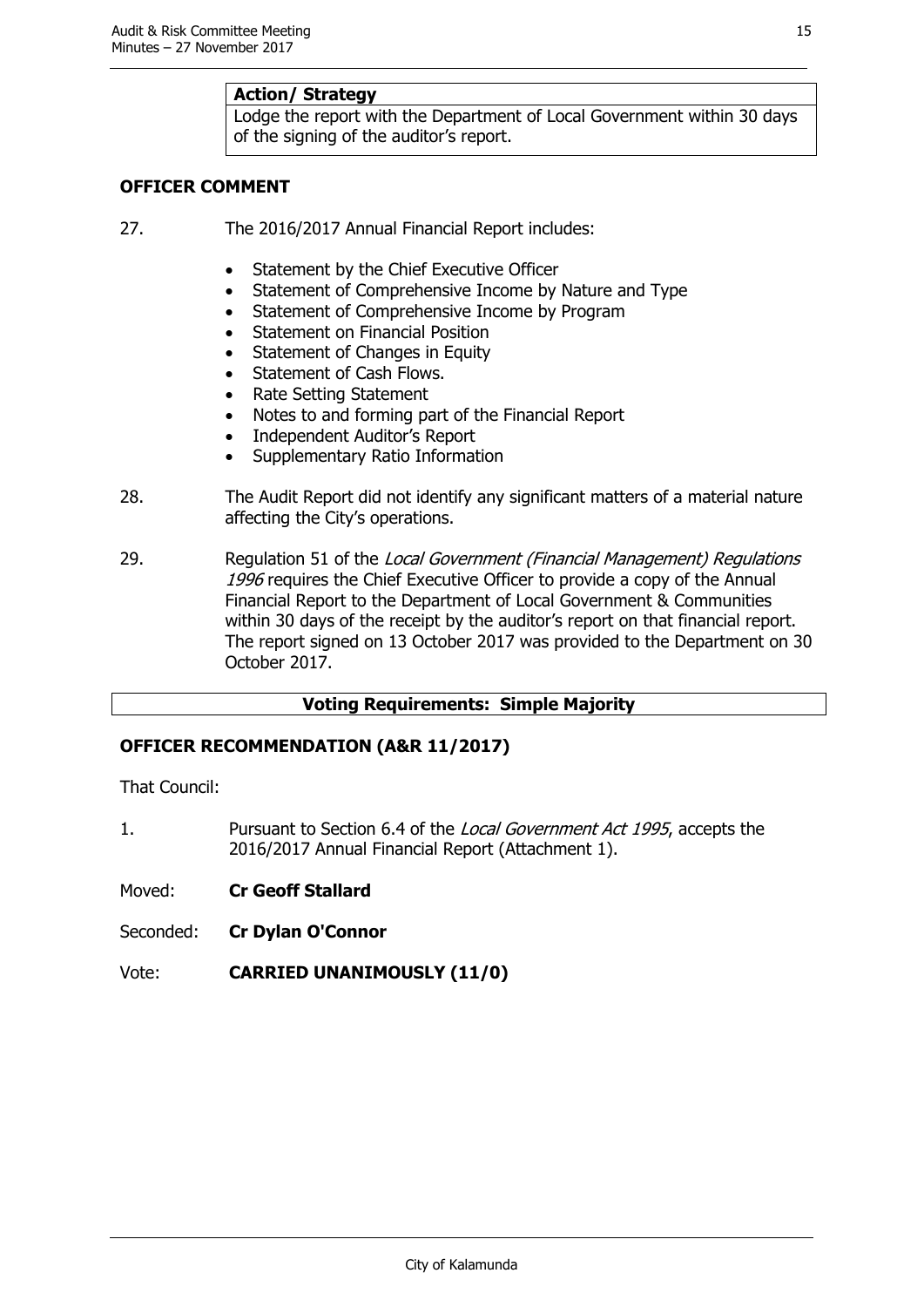**Declaration of financial / conflict of interests to be recorded prior to dealing with each item.**

#### <span id="page-15-0"></span>**12. City of Kalamunda Risk Profile**

| Previous Items<br>Responsible Officer<br>Service Area<br>File Reference | N/A<br>Manager Finance and Risk Services<br>Finance  |
|-------------------------------------------------------------------------|------------------------------------------------------|
| Applicant<br>Owner                                                      | N/A<br>N/A                                           |
|                                                                         |                                                      |
| Attachment 1                                                            | City of Kalamunda Risk Profile                       |
| <b>Attachment 2</b>                                                     | City of Kalamunda Integrated Risk Management<br>Plan |
| Attachment 3                                                            | City of Kalamunda Strategic Risk Register            |

#### **EXECUTIVE SUMMARY**

- 1. The purpose of this report is to provide Council with an update of the City's Risk Profile consisting of the top eleven reported Risks at 20 November 2017.
- 2. The City's Risk Profile has been prepared in accordance with the adopted Integrated Risk Management Plan (The Plan). The Risk Profile outlines the top eleven ranked risks facing the organisation.
- 3. The Risk Profile has been developed following a review of the City's Strategic Risk Register by the Executive Management Team.
- 4. It is recommended that Council endorse the Risk profile.

#### **BACKGROUND**

5. Risk Management is a core element of corporate governance and an integral part of contemporary management practices. The Risk Profile has been adopted in accordance with the Risk Management Plan and is structured around AS/NZS/ISO 31000:2009 and the requirements under the Local Government (Audit) Regulations 1996.

6. The management of risk is focused on:

- Maintaining high levels of integrity for services provided by the City;
- Protecting the City's physical, and non-physical assets including, employees, elected members, financial and property;
- Achieving and maintaining legislative and regulatory compliance, including codes of conduct and professional standards;
- Creating an environment where all employees assume responsibility for the proactive management of risk; and
- Demonstrating transparent and responsible risk management processes aligned to accepted best practice so as to address uncertainty and to deliver continuous improvement.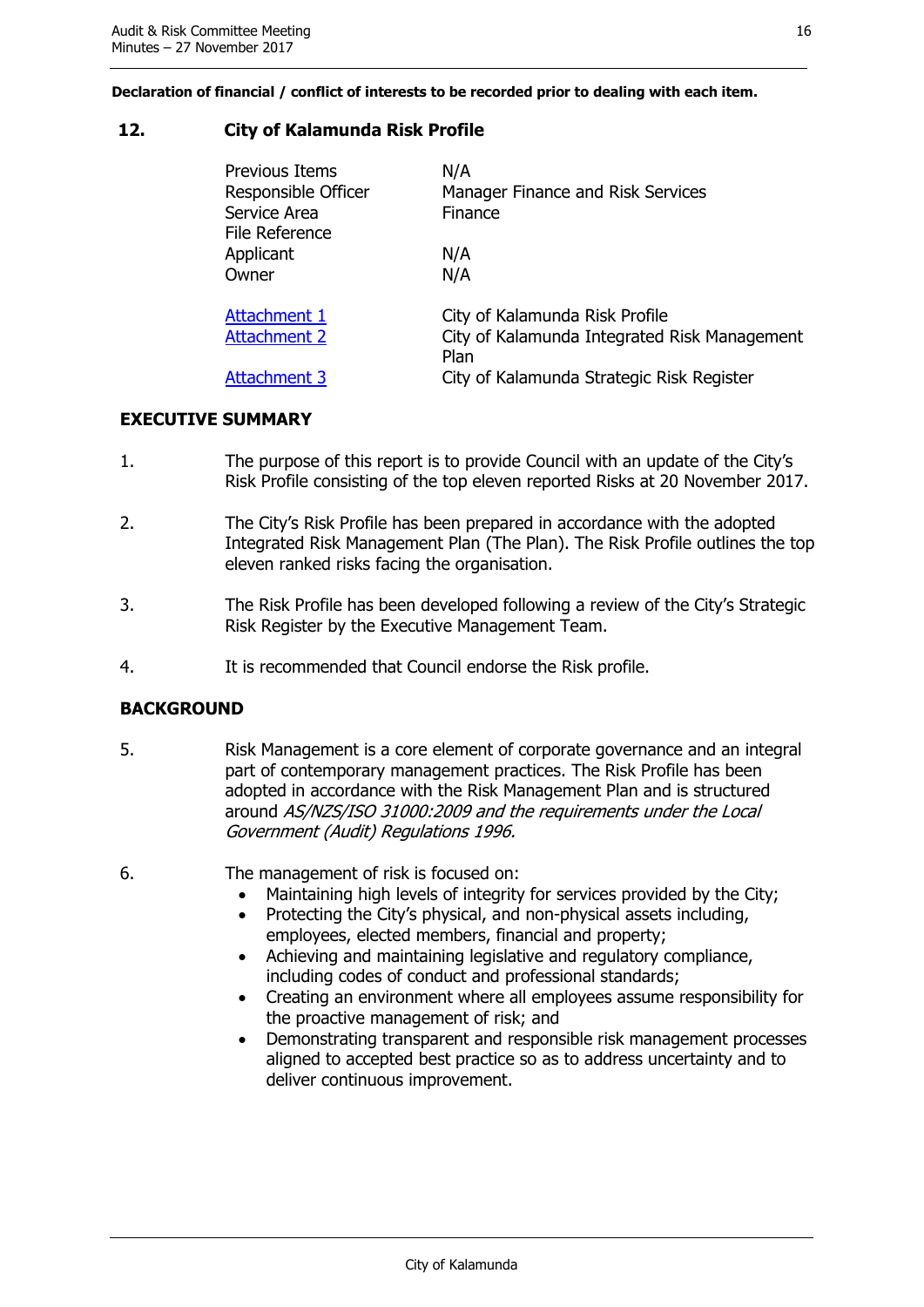- 
- 7. The Risk Profile captures those risks that are likely to:
	- Adversely impact the City's capacity to deliver current and future services
	- Have an organisational wide focus or impact
	- Have an adverse financial impact
	- Result in reputational or political damage

#### **DETAILS**

8. Risk Management refers to the co-ordination of activities that directs and controls the organisation with regard to risk. It is acknowledged that risk management involves both the management of potentially adverse impacts together with realisation of opportunities. Risk Management is a focal element of the City's strategy to promote accountability through good governance and robust business practices, contributing to maintaining a sustainable organisation focused on the effective management of resources and operations.

9. In recognising that risk management is integral to good business practices, Enterprise Risk Management is comprised of the following elements:

- City Risk Management Framework
- Risk Management Policy and Management Procedures
- Senior Management Team commitment to leading and championing risk management practices and thinking
- Management systems to establish and report on the profile and treatment of risks
- Broad based training and awareness raising to enhance risk management understanding
- 10. The City's Risk Management Framework is based on 11 best practice principles contained in the (AS/NZS ISO 31000:2009). These principles are:
	- Creating and protecting value contributing to the achievement of the City's objectives and improving performance
	- An integral part of the organisational processes
	- A key element of decision making
	- Explicitly addressing uncertainty
	- Systemic, structural and timely
	- Founded on the best available information
	- Tailored with the internal and external operating environments
	- $\bullet$  Human and cultural factors recognising that people capabilities, perceptions can aid or hinder the achievement of objectives
	- Transparent and inclusive
	- Dynamic, interactive and responsive to change
	- Focused on continual improvement
- 11. The City's Executive Management Team recently undertook a series of workshops to review and update the Strategic Risk Register. From the workshops the Risk Profile was compiled based on the top eleven strategic risks likely to impact the City's ability to achieve its strategic objectives.
- 12. The City's Strategic Risk Register has been developed so as to:
	- identify any new risk events
	- Highlight risk trends between the current and previous years
	- Identify priority treatment actions planned for the next 12 months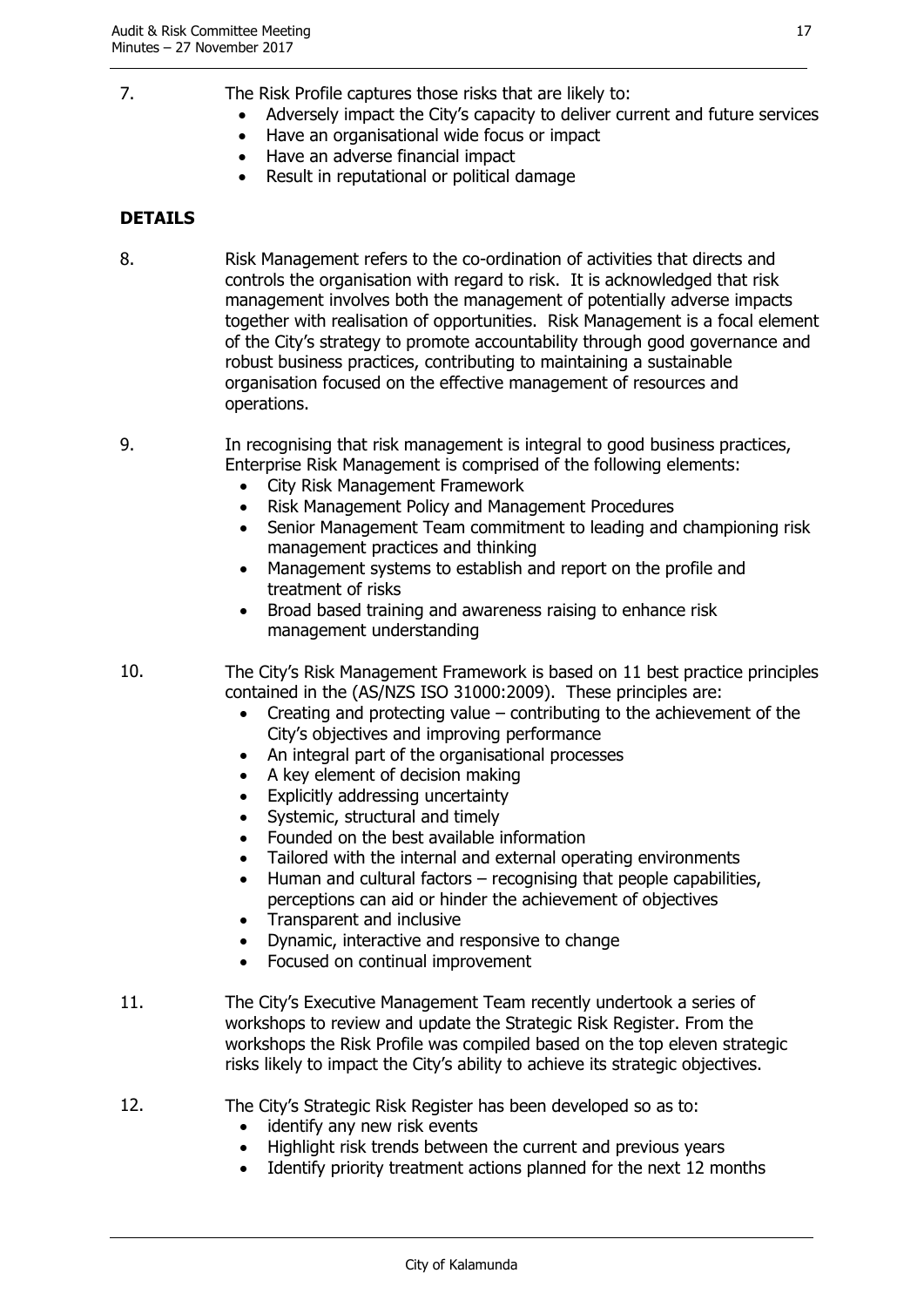#### **STATUTORY AND LEGAL CONSIDERATIONS**

- 13. Local Government (Audit) Regulations Amendment. Amendments to the *Local Government (Audit) Regulations 1996* came into effect on 9 February 2013. Specifically, clause 17 which states:
	- "17. CEO to review certain systems and procedures
		- (1) The CEO is to review the appropriateness and effectiveness of a local government's systems and procedures in relation to –
			- (a) risk management; and
			- (b) internal control; and
			- (c) legislative compliance
		- (2) The review may relate to any or all of the matters referred to in sub requlation  $(1)(a)$ ,  $(b)$  and  $(c)$ , but each of those matters is to be the subject of a review at least once every 2 calendar years.
		- (3) The CEO is to report to the audit committee the results of that review."

In addition to the requirement for the CEO to prepare a report as outlined in clause 17, the Regulation also stipulates an additional responsibility for the Audit Committee as detailed in clause 16(c) which states:

- $\Gamma(c)$  is to review a report given to it by the CEO under regulation 17(3) (the CEO's report) and is to –
	- (i) report to the council the results of that review; and
	- (ii) give a copy of the CEO's report to the council."

#### **POLICY CONSIDERATIONS**

14. The City of Kalamunda's Risk Profile has been developed in accordance with the Integrated Risk Management Plan and the City of Kalamunda's Risk Management Policy (C-HR06).

#### **COMMUNITY ENGAGEMENT REQUIREMENTS**

#### **Internal Referrals**

15. The Risk Profile was developed following an assessment and review of the City's strategic risks.

#### **External Referrals**

16. A loss validation exercise is currently underway with Regis Mutual Management who will provide an independent assessment of risk.

#### **FINANCIAL CONSIDERATIONS**

17. Nil.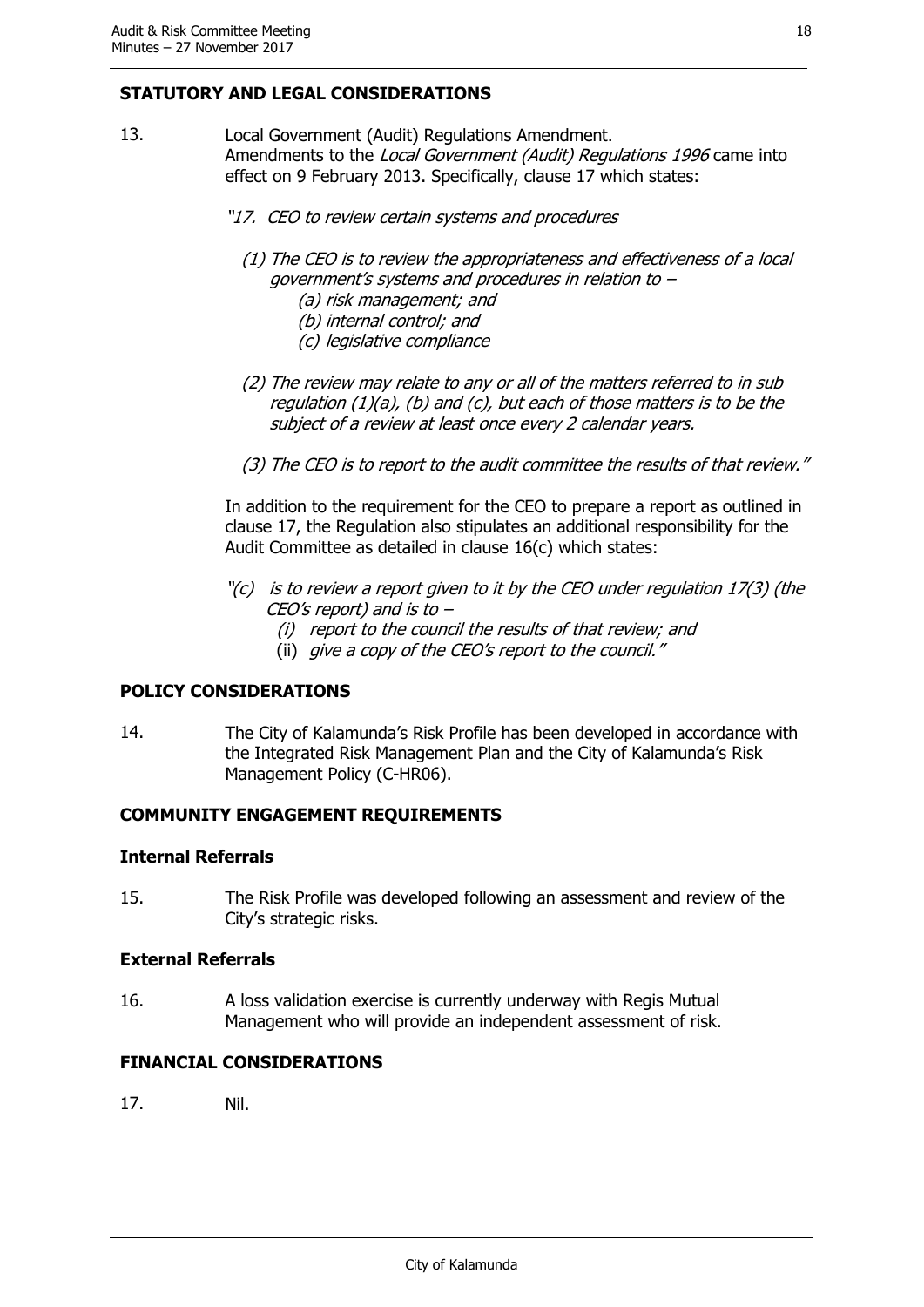#### **STRATEGIC COMMUNITY PLAN**

#### **Strategic Planning Alignment**

18. Kalamunda Advancing: Strategic Community Plan to 2027

OBJECTIVE 4.1: To provide leadership through transparent governance

Strategy 4.1.1 Provide good governance

#### **SUSTAINABILITY**

#### **Social Implications**

19. Nil.

#### **Economic Implications**

20. Nil.

#### **Environmental Implications**

21. Nil.

#### **RISK MANAGEMENT CONSIDERATIONS**

| 22. | Risk: That the Risk Profile fails to identify a material risk event.                                                              |                    |        |  |
|-----|-----------------------------------------------------------------------------------------------------------------------------------|--------------------|--------|--|
|     | <b>Likelihood</b>                                                                                                                 | <b>Consequence</b> | Rating |  |
|     | Possible                                                                                                                          | Moderate           | Medium |  |
|     | <b>Action/ Strategy</b>                                                                                                           |                    |        |  |
|     | Risk Assessment based on the Risk Management Plan and established<br>standard.<br>Risk Profile reviewed by Executive and Council. |                    |        |  |

#### **OFFICER COMMENT**

- 23. Risk Management is a core element of corporate governance and an integral component of contemporary management practices. The Risk Management Plan is structured around AS/NZS/ISO 31000:2009 and the requirements under the Local Government (Audit) Regulations 1996.
- 24. The effective management of risk enables the City to promote accountability through good governance and robust business practices, contributing to maintaining a suitable organisation focused on the effective management of resources and operations.

Cr Destree moved a motion to amend the Officer Recommendation, however the amendment lapsed for want of a seconder. The substantive motive was therefore put.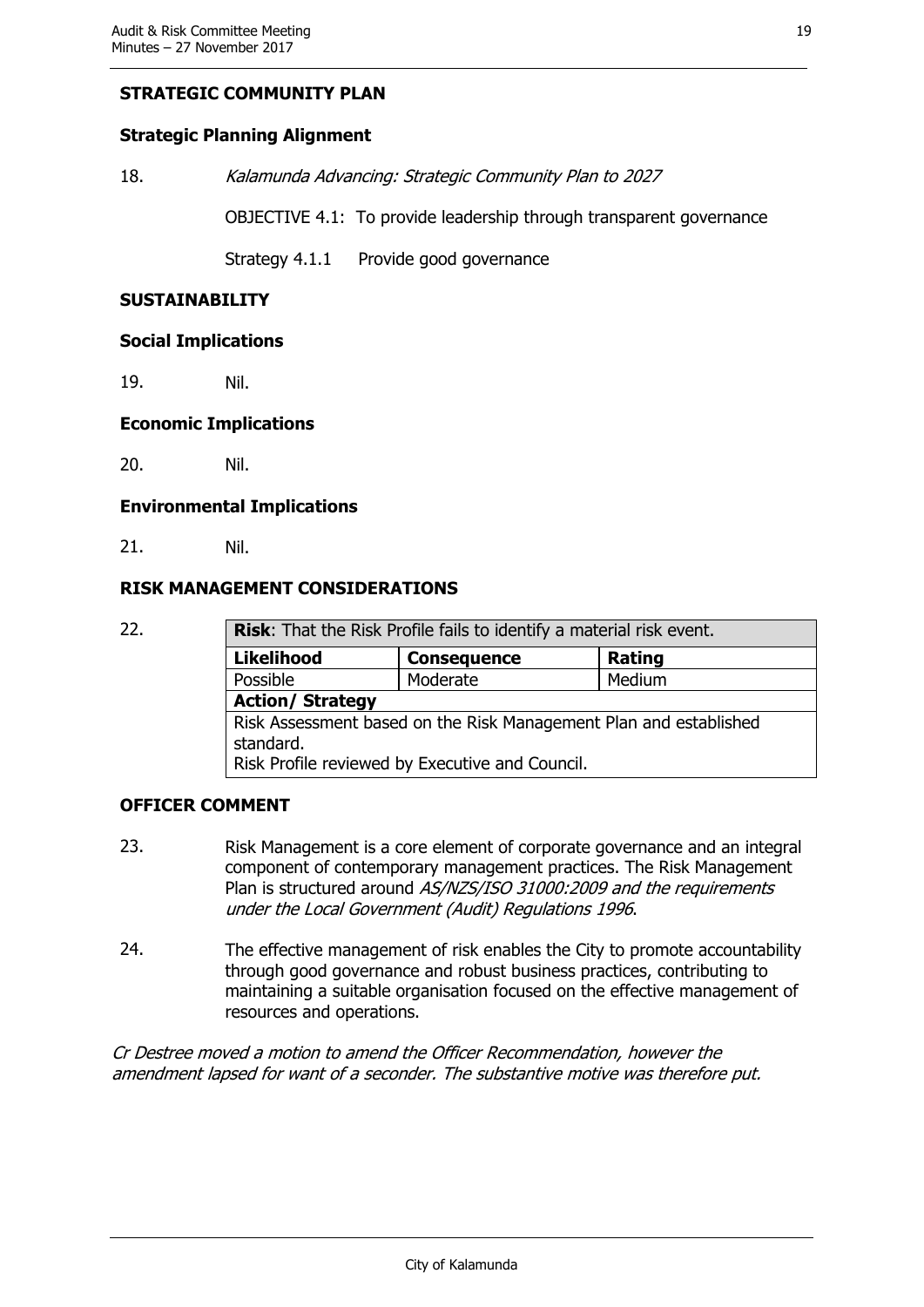#### **AMENDMENT**

That Council:

- 1. Endorse **Note** the Risk Profile.
- 2. Notes the Strategic Risk Register.
- 3. Adopts the updated City of Kalamunda Integrated Risk Management Plan.
- 4. Notes that the Risk Profile will be brought to subsequent Audit and Risk Committee Meetings.
- 5. **Schedule a strategic risk review with Councillors to align with the 2018 Strategic Retreat.**

Moved: **Cr Tracy Destree**

Seconded:

Vote: **LAPSED**

#### **Voting Requirements: Simple Majority**

#### **OFFICER RECOMMENDATION (A&R 12/2017)**

That Council:

- 1. Endorse the Risk Profile.
- 2. Notes the Strategic Risk Register.
- 3. Adopts the updated City of Kalamunda Integrated Risk Management Plan.
- 4. Notes that the Risk Profile will be brought to subsequent Audit and Risk Committee Meetings.
- Moved: **Cr John Giardina**

#### Seconded: **Cr Margaret Thomas**

| Vote: | For                | Against             |
|-------|--------------------|---------------------|
|       | Cr John Giardina   | Cr Brooke O'Donnell |
|       | Cr Geoff Stallard  | Cr Tracy Destree    |
|       | Cr Lesley Boyd     |                     |
|       | Cr Allan Morton    | LOST $(9/2)$        |
|       | Cr David Almond    |                     |
|       | Cr Sara Lohmeyer   |                     |
|       | Cr Dylan O'Connor  |                     |
|       | Cr Cameron Blair   |                     |
|       | Cr Margaret Thomas |                     |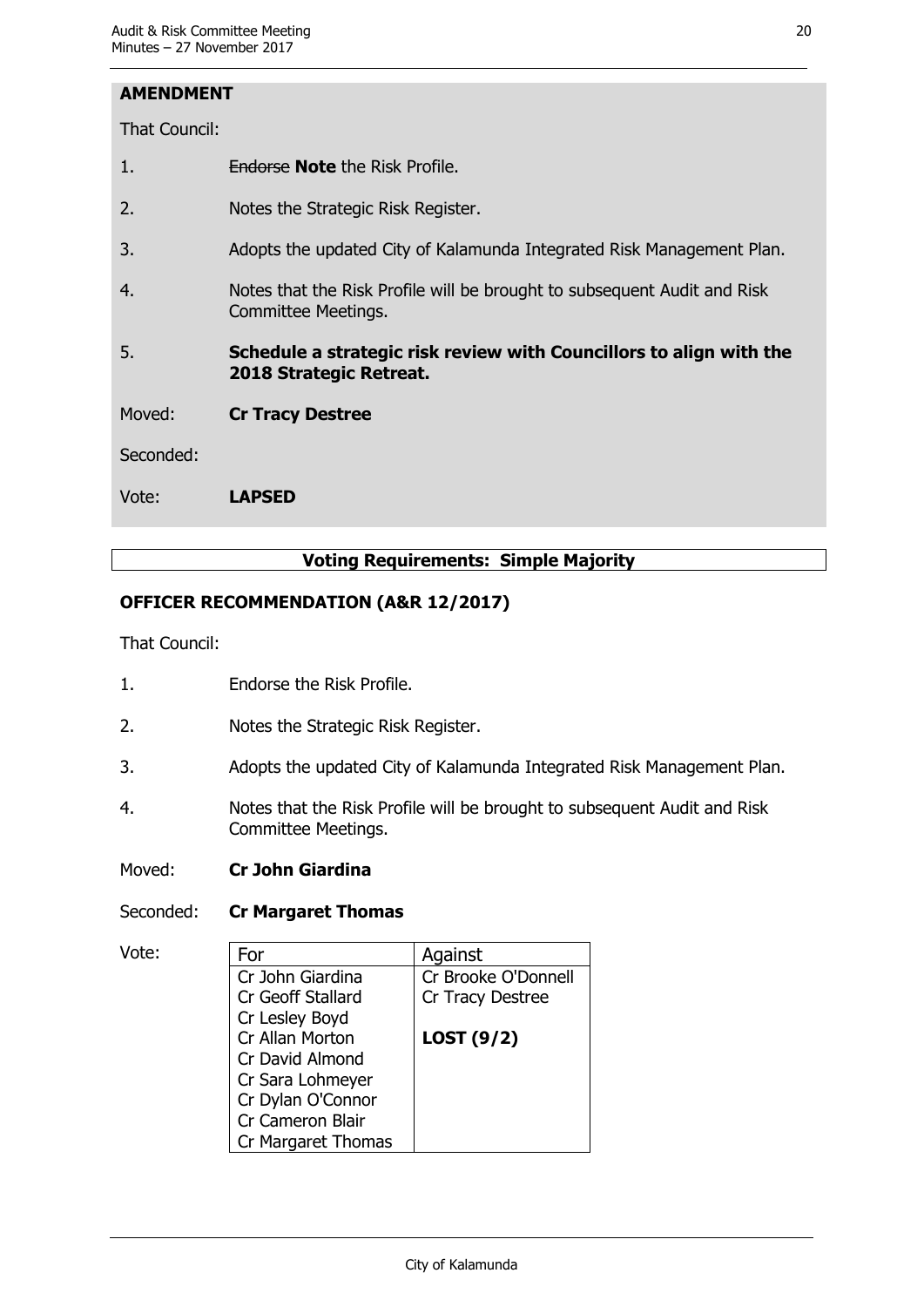**Declaration of financial / conflict of interests to be recorded prior to dealing with each item.**

#### <span id="page-20-0"></span>**13. Review of Governance and Policy Framework**

| Previous Items<br>Responsible Officer<br>Service Area<br><b>File Reference</b><br>Applicant | OCM May 2013<br><b>Chief Executive Officer</b><br>Governance<br>N/A<br>N/A |
|---------------------------------------------------------------------------------------------|----------------------------------------------------------------------------|
| Owner                                                                                       | N/A                                                                        |
| Attachment 1                                                                                | Governance & Policy Framework                                              |

### **EXECUTIVE SUMMARY**

- 1. The Governance and Policy Framework was adopted by Council in May 2013 and provides a concise outline of the governance and policy processes for the effective and compliant operations of the Council and the City.
- 2. The Framework has been reviewed to reflect recent changes including the change of status of the Local Government, changes to the Local Government Act around gift provisions and also an improved framework for policy development.
- 3. This report recommends that Council adopt the revised Governance and Policy Framework (the Framework) (Attachment 1).

#### **BACKGROUND**

- 4. As an outcome of a number of investigations and reviews in 2012 relating to governance oversight, it was identified that the City required a formal Governance and Policy Framework.
- 5. A forum on the Governance and Policy Framework was conducted on 25 February 2013.
- 6. At its May 2013 Ordinary Council Meeting, Council adopted the Governance and Policy Framework.
- 7. After four years in operation and with a pending Council election imminent it is appropriate that the Governance and Policy Framework is reviewed and represented to Council for adoption, hence the provision to Council of the Framework.
- 8. Council at its September 2017 Audit and Risk Committee (A&R 07/2017) requested that Council:
	- 1. Defer the adoption of the City of Kalamunda Governance and Policy Framework to the next Audit & Risk Committee Meeting and request the Chief Executive Officer arrange a Strategic Briefing Session.

A briefing was provided to the Strategy Session on 7 November 2017.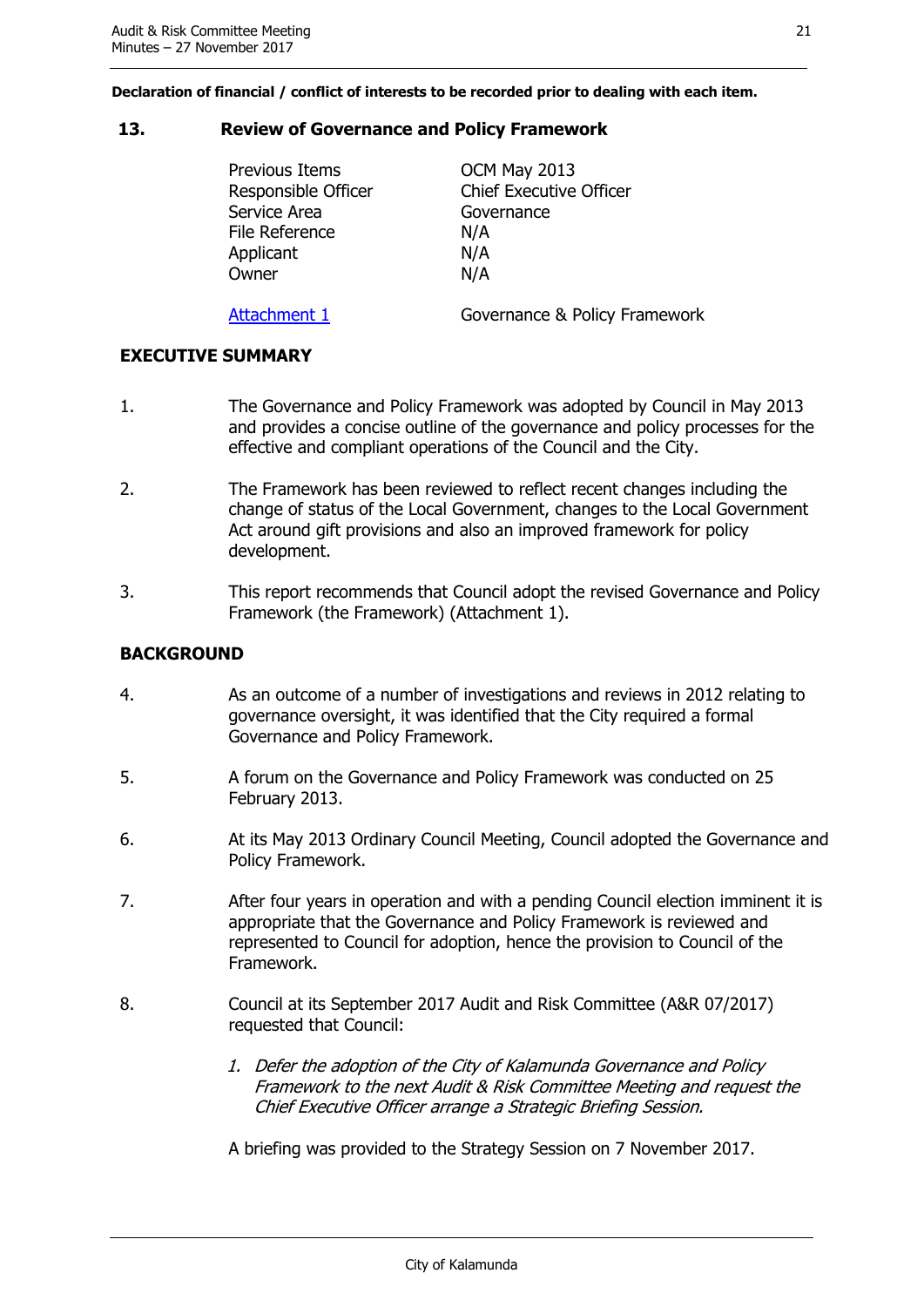### **DETAILS**

- 9. Effective governance is an important issue for all organisations, both within the corporate area and all levels of government. The practice of good governance is seen as critical for ensuring that:
	- An organisation meets legal and ethical compliance
	- Decisions are made in the interest of stakeholders
	- Organisations behave as a good corporate citizen should
- 10. Within a local government context, there are a range of benefits that can be derived from the development and implementation of an effective Framework.

These include:

- Providing clear guidelines for the roles of the Council and CEO, ensuring that all responsibilities are properly allocated and performance expectations are well understood
- Enshrining best practice in relation to Council processes
- Assisting the Council and CEO in delivering good governance
- Influencing processes throughout the organisation by setting guidelines for strategic planning at all levels
- Acting as a point of reference for disputes
- Assisting as an induction tool for new Elected Members
- 11. The Framework provides guidelines on the processes that will ensure the good governance of the City of Kalamunda and highlights a number of other documents that set down the fundamental principles of good governance.

The Framework sets out the governance principles that will ensure that the City's management and organisational practices are professional and Council decisions will be informed and take into account the needs of the community to which it is primarily accountable.

- 12. The Framework establishes the respective roles and responsibilities of the Council and Administration by:
	- Promoting ethical and responsible decision making
	- Promoting timely and balanced disclosure
	- Respecting the rights of the community and other stakeholders
	- Recognising and managing risk
	- Encouraging better performance by all participants in the governance process at the City of Kalamunda
- 13. The review of the Framework was required to reflect a number of changes occurring including:
	- 1. updating the status of the Shire to reflect a City;
	- 2. including additional definitions;
	- 3. including the new Vision for the City;
	- 4. including the Elected Members Communication and Contact with Staff policy;
	- 5. an outline of briefing sessions and strategy sessions;
	- 6. improving the details of Quasi-judicial role of Council;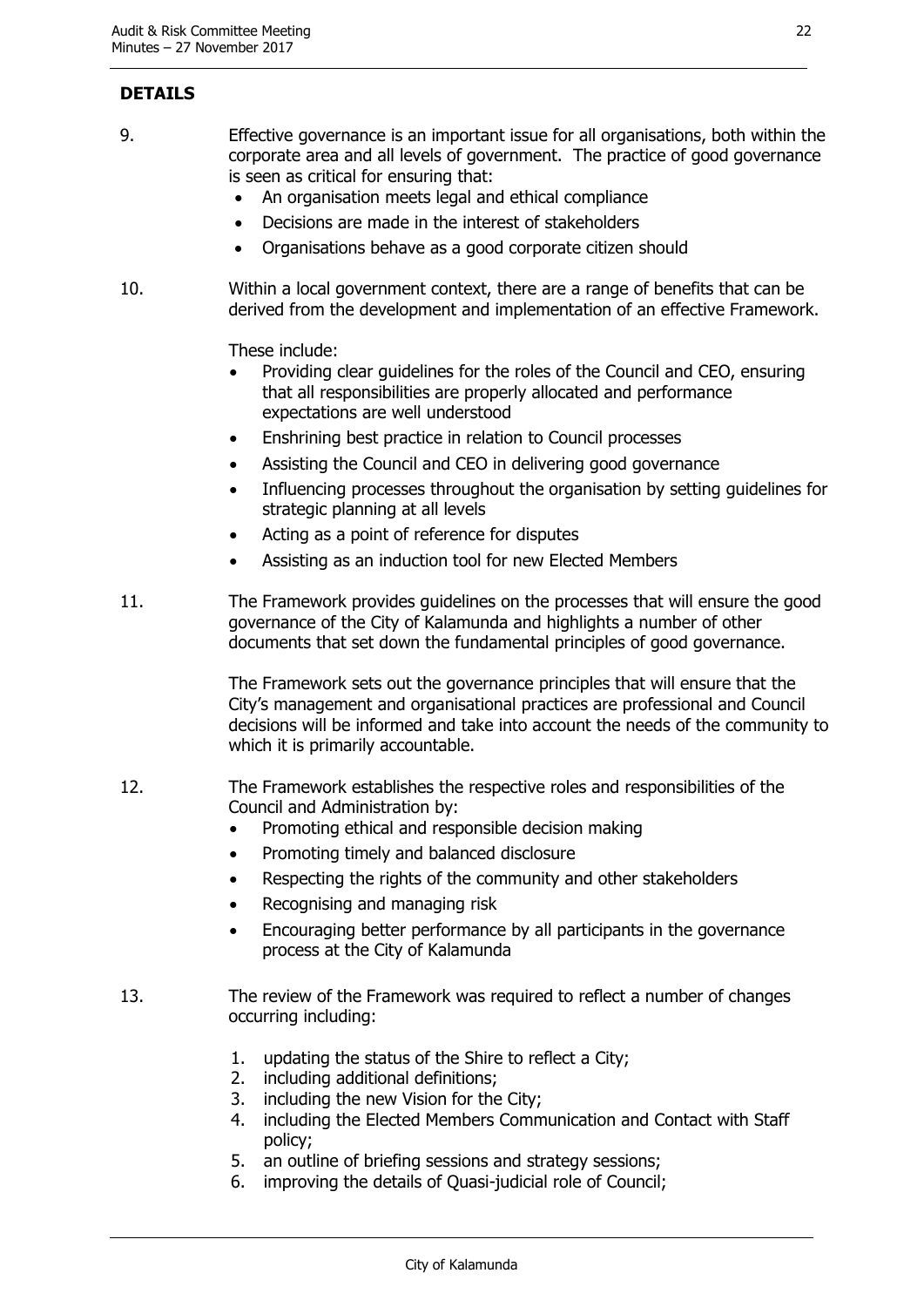- 7. updating Gift provision declaration regulations;
- 8. a simplified terminology for Policy making to clearly separate Council Policy from those mandated by the Chief Executive Officer; and
- 9. Inclusion of self-assessment surveys for the performance of Elected Members.

#### **STATUTORY AND LEGAL CONSIDERATIONS**

14. The Local Government Act 1995 is the principal piece of legislation governing the operations of all local governments in Western Australia. It contains numerous sections that relate to the role and functions of the Mayor, Councillors, CEO and employees. The Framework is designed to articulate these requirements in a concise and logical format.

#### **POLICY CONSIDERATIONS**

15. The Framework and associated documents describe the principles and key roles that guide Council in its decision making. The adoption of protocols and principles relating to good Governance of the City of Kalamunda will impact on all Council and Administrative Policies and the implementation of such Policies.

#### **COMMUNITY ENGAGEMENT REQUIREMENTS**

16. Public consultation is not required for the development and implementation of the Framework.

#### **FINANCIAL CONSIDERATIONS**

17. There are no direct financial implications in adoption of the Framework.

#### **STRATEGIC AND SUSTAINABILITY IMPLICATIONS**

#### **Strategic Planning Alignment**

18. Kalamunda Advancing: Strategic Community Plan to 2027

Objective 4.1 To provide leadership through transparent governance. Strategy 4.1.1 Provide good governance

#### **Sustainability Considerations**

Social Implications

19. Nil.

Economic Implications

20. Nil.

Environmental Implications

21. Nil.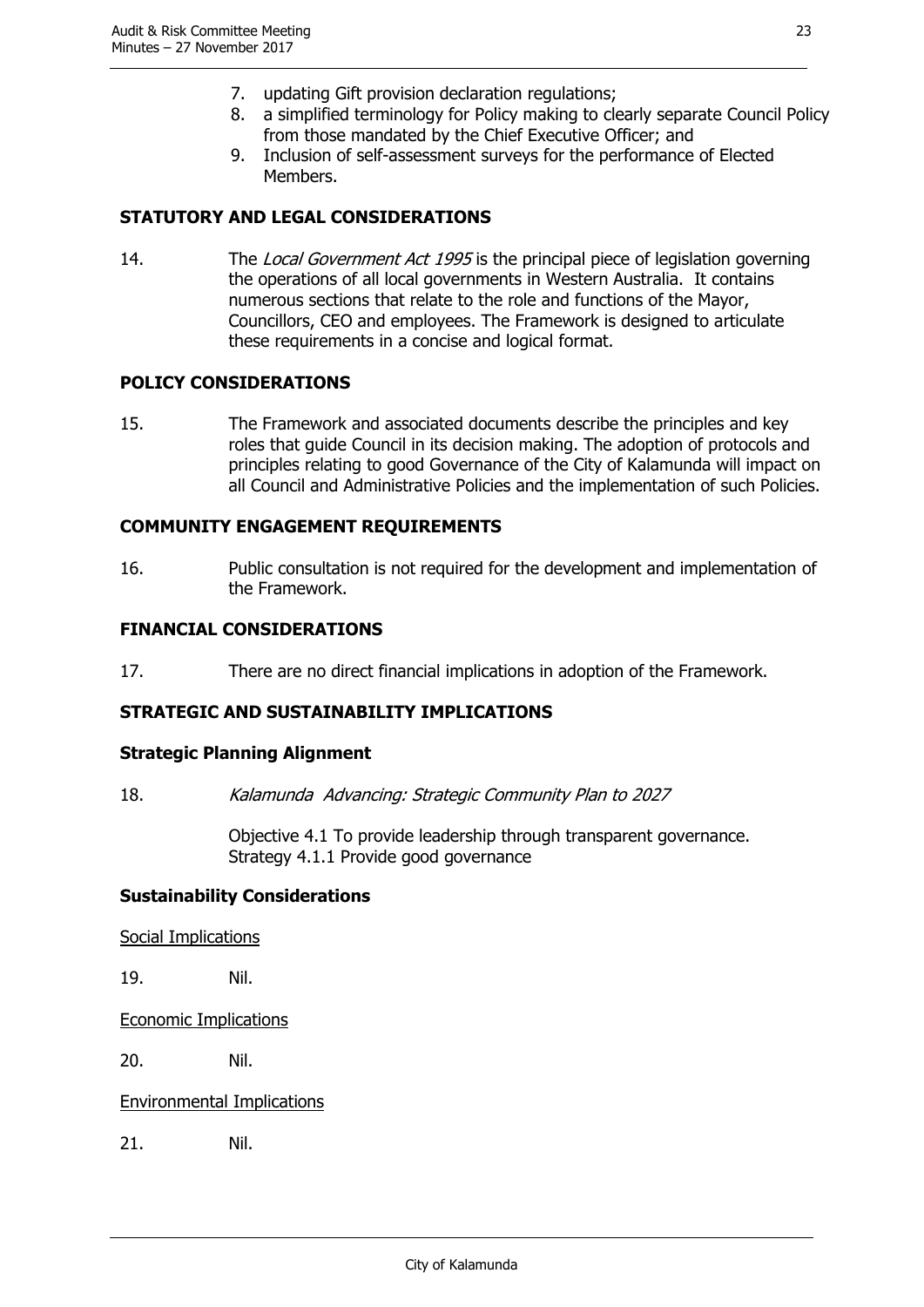#### **RISK MANAGEMENT CONSIDERATIONS**

| 22. | Risk: The City or Council fails to comply with its governance responsibilities.                                                                                                                       |                    |               |
|-----|-------------------------------------------------------------------------------------------------------------------------------------------------------------------------------------------------------|--------------------|---------------|
|     | <b>Likelihood</b>                                                                                                                                                                                     | <b>Consequence</b> | <b>Rating</b> |
|     | Unlikely                                                                                                                                                                                              | Major              | High          |
|     | <b>Action / Strategy</b>                                                                                                                                                                              |                    |               |
|     | By ensuring Elected Members are effectively inducted and have appropriate<br>level of support and information provided to support their role will assist in<br>mitigating and risk of non-compliance. |                    |               |

#### **OFFICER COMMENT**

- 23. The Framework and associated documentation is designed to ensure effective, transparent and sustainable management of the City's affairs and is recommended for adoption.
- 24. The Framework is a key document used for new Councillors during their induction process it is therefore timely that Council adopts the revised Framework in readiness for the forthcoming October election.

Cr Destree referred to the Governance Framework on page 41 of Attachment 1 and asked for clarification on the definition of risk management as it refers to AS/NZ 4360:1999 which is no longer in place and is inconsistent with the risk management definition that is provided in the Risk Management Framework. The recommendation was amended as **bolded** below.

#### **Voting Requirements: Simple Majority**

#### **OFFICER RECOMMENDATION (A&R 13/2017)**

That Council:

1. Adopts the City of Kalamunda Governance and Policy Framework shown as Attachment 1 **subject to Amendment to paragraph 9.7 on page 41 to be aligned with the Risk Management Plan definition.**

Moved: **Cr Margaret Thomas**

Seconded: **Cr Geoff Stallard**

Vote: **CARRIED UNANIMOUSLY (11/0)**